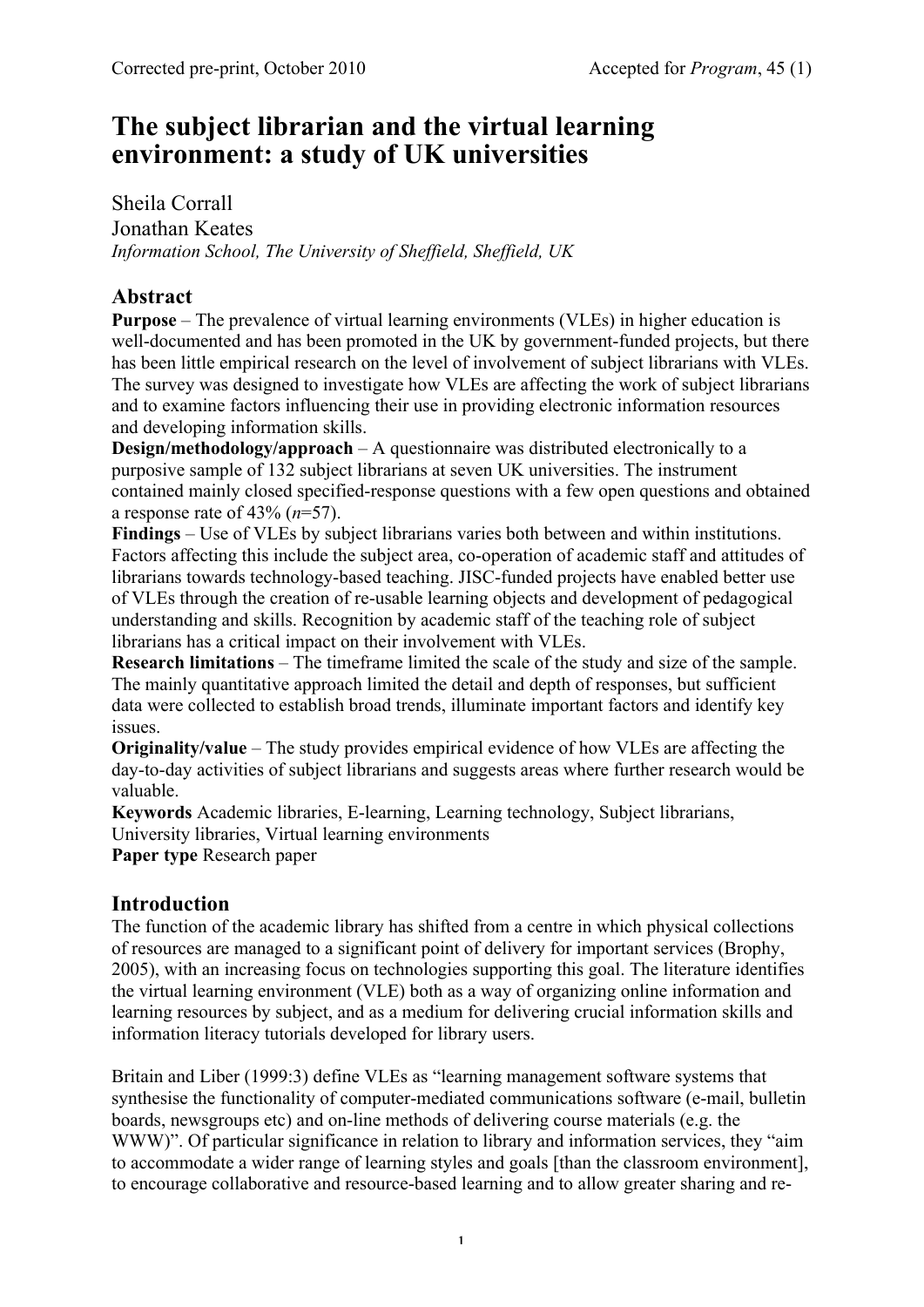use of resources" (Britain and Liber, 1999:3). Other terms are used for VLEs, particularly outside the UK: Virkus et al. (2009) identify several variants, but those most commonly found in the library literature are course management software or systems (CMS) and learning management systems (LMS) or learning content management system.

A UK survey conducted on behalf of the Universities and Colleges Information Systems Association (UCISA) found the most often cited reasons for implementing a VLE were to enhance teaching and learning, and to reach distance students (Jenkins et al., 2005). One way in which VLEs are being used to fulfil teaching aims is in providing access to learning objects (LOs), such as interactive database tutorials for information skills training, which can be used by for timetabled sessions, self-paced learning and revision; storing LOs in institutional repositories offers the potential for them to be copied, customised and linked into the VLE for reuse by different audiences (Franklin and Stubbings, 2004). Wiley (2000) comments on the proliferation of definitions and taxonomies for LOs, but offers a useful working definition of LOs as "any digital resource that can be reused to support learning", explaining this can range from an online image or audio file to web pages delivering a complete learning experience.

VLEs have well-developed resource management features, making them an attractive way of distributing course documents and enabling students to refer to them later. E-learning practitioners emphasise the importance of the "learning resource layer" in providing a good foundation of e-resources for students to access and use in resource-based learning (Hunter et al., 2005; Littlejohn, 2005). However, those who support more active learning styles criticise overuse of the VLE for storing electronic resources; Stiles (2007), for example, argues that using VLEs solely as a storage mechanism for course documents has only a limited practical function and is not making use of more valuable learning opportunities. Laurillard (2002) and Littlejohn (2005) describe how tutorials based on a constructivist pedagogy incorporate elements of interactivity and feedback into online learning modules. Laurillard (2002) also identifies constructivist elements within multiple-choice quizzes (MCQs) on the basis that feedback can be provided to students online in the absence of a teacher, but Mimirinis and Bhattacharya (2007) argue that MCQs encourage a surface learning approach. Dutton et al. (2004) and Quinlan and Hegarty (2006) assert that in practice resource-based learning is the strategy most often used by lecturers who make materials available via the VLE and UCISA reported the highest level of VLE use was in relation to its resource-based function (Jenkins et al., 2005).

VLEs are potentially a very effective way of managing access to subject-specific information resources, including licensed material such as e-journals and digitised course readings or "electronic reserves" (Black, 2008; Dutton et al., 2004). However, some commentators view the VLE as a threat to the library, because it allows electronic materials to be uploaded by academic staff and students, overlapping with the role of the academic subject librarian (SL) as a central information manager (Maccoll, 2001; Rieger et al., 2004; Secker, 2005). A critical factor here is the ability of SLs to work collaboratively with academic staff. In most institutions VLE content is maintained by academics, suggesting that SLs should form subject teams and collaborate with course tutors (Graham and James, 2007; Markland, 2003; Moore and Abson, 2002). Some observers argue that co-operation between library staff and academic staff is not well developed, making it hard for academic librarians to use the available technology to reach students (Brophy, 2005; Secker, 2004). Maccoll (2001) and Markland (2003) describe the negative impact of VLEs when academic tutors do not collaborate with librarians and resources become locked away in password-protected "silos".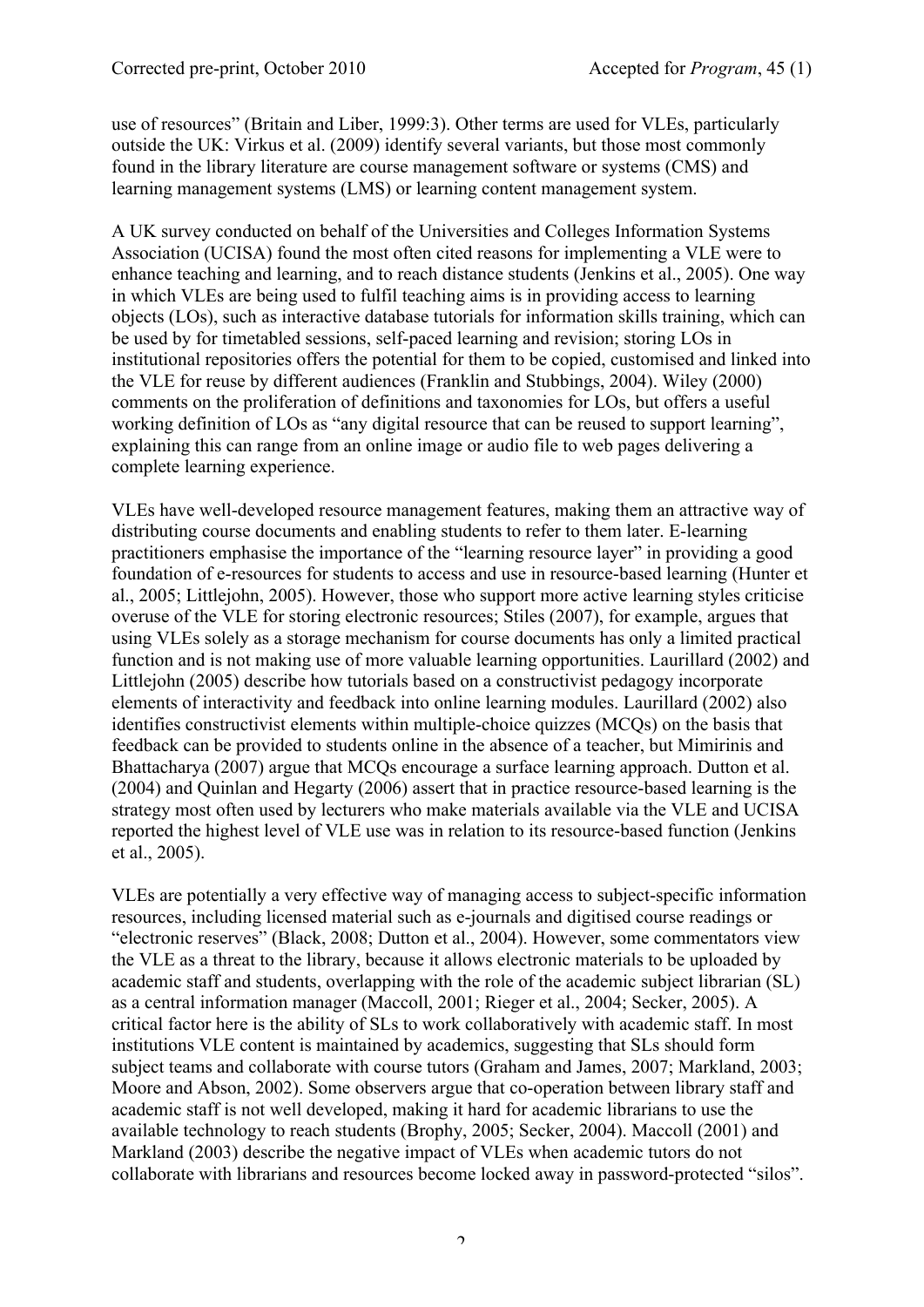There has been a significant focus on exploring the linking of digital libraries with VLEs and trying to resolve the issues arising at an institutional or national level (Virkus et al., 2009). The Investigating Portals for Information Resources and Learning (INSPIRAL) project highlighted the importance of linking local library resources and national resources created through the Electronic Libraries (eLib) programme with VLEs (Brown and Currier, 2001). The UK Joint Information Systems Committee (JISC) has funded development projects and research reports that have provided insights into areas such as the use of resource lists, interactive tutorial creation, and collaboration between SLs and academic staff (Harris, 2005; Secker, 2005). Other published literature has often been based on the observations of practitioners at individual institutions (e.g. Cipkin, 2002; Patalong, 2003), or the opinions of professionals active in the field (e.g. Maccoll, 2001; Powis, 2004), but these accounts have not used formal research methods.

The present small-scale study aimed to address a gap in the literature by investigating formally how VLEs were affecting the role of SLs in UK universities. Bell and Shank (2004) sum up the role of the present-day academic librarian in the phrase "blended librarian", on the basis that they are increasingly involved in a teaching and technology-centred role combined with their traditional library roles, reinforcing Biddiscombe's (2002) description of the SL as a "learning support professional". The SL's role is developing as a result of both technological and pedagogical developments: two recent studies explored their changing role in UK universities and both reported significant growth in their teaching activities (Hardy and Corrall, 2007; Bewick and Corrall, 2010). However, Hardy and Corrall's (2007) study found that the involvement of SLs with VLEs and e-learning was lower than expected, suggesting this as an area needing further study.

The study was conducted in summer 2008 and had a particular focus on VLE use from the SL perspective, examining library practice in a cross-section of UK universities. The key areas addressed included the types of activities being undertaken via VLEs, their contribution to information skills teaching and relationships between SLs and academic staff. Its specific objectives were to:

- determine how well established the VLE is in the day-to-day activities of the subject librarian;
- examine factors influencing the use of the VLE from the perspective of the subject librarian;
- explore current and emerging issues relevant to the subject librarian's role and use of the VLE.

The next section reviews the literature that provides the background and context for the study. Later sections outline the research methodology and discuss key findings from the survey results in relation to relevant literature and the research objectives, concluding with suggestions for further research. This paper is based on an unpublished masters dissertation (Keates, 2008), which provides fuller details of the study.

# **Literature review**

The VLE literature reviewed here can be broadly categorised into practitioner accounts based on institutional initiatives (e.g. Black, 2008; Dale and Cheshir, 2009; Kellam et al., 2009; Solis and Hampton, 2009); reports from government-funded development projects (e.g. Franklin and Stubbings, 2004; Harris, 2005; Secker, 2005; Stanley et al., 2004) and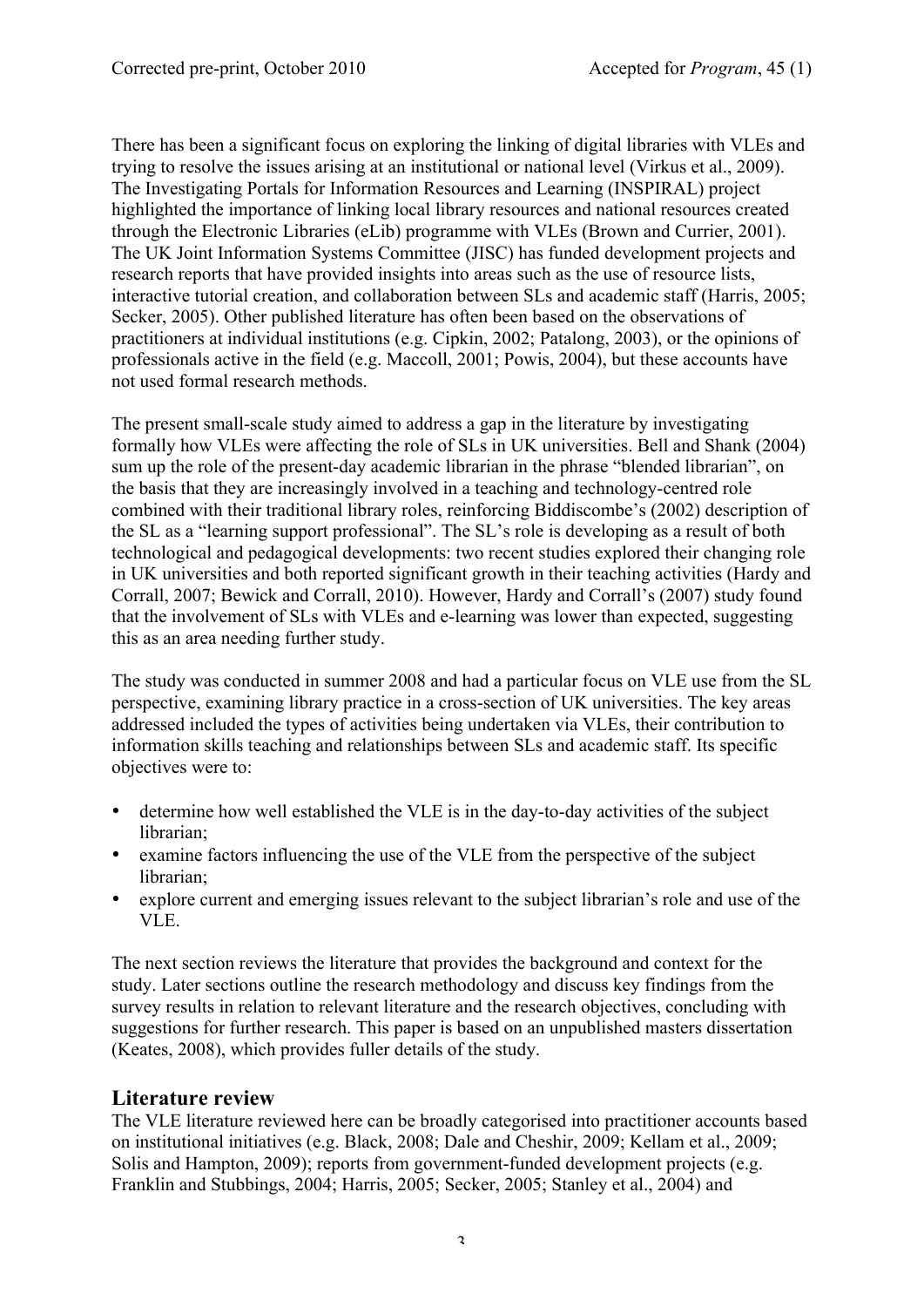professional guidance or viewpoints (e.g. Biddiscombe, 2002; Maccoll, 2001; Powis, 2004; Secker, 2004). This classification is similar to York and Vance's (2009) threefold characterisation of library literature on CMS as being concerned with institutional case studies, technological innovation and "calls to action". There have been relatively few crossinstitutional surveys of developments in this area: UCISA published a longitudinal analysis of three VLE surveys of the UK higher education sector (Jenkins et al., 2005), while York and Vance (2009) conducted an online survey in 2007 of academic librarians' experiences with CMS in North America. In addition, Virkus et al. (2009) have provided a review of 23 papers on the integration of digital libraries and VLEs, which updates Brown and Currier's (2001) review for the JISC-funded INSPIRAL project. This literature, together with recent studies on the teaching and learning roles of SLs, forms the backdrop to the present study.

### *Library integration with VLEs*

Common examples of library integration with VLEs include the provision of links to the library home page and other web-based resources (e.g. catalogues, databases, past exam papers, reading lists, guides, help sheets, online reference services); the administration of digitised journal articles and book chapters as course-specific readings or "e-reserves"; the delivery of online instruction, through information literacy courses, tutorials, videos, worksheets and quizzes, often customised to particular subject fields; and the use of facilities within VLEs (e.g. announcements, email and discussion tools) to communicate directly with students (Black, 2008; Dale and Cheshire, 2009; Hedges and Secker, 2010; Robertson, 2010; Smale and Regalado, 2009; Solis and Hampton, 2009; Virkus et al, 2009; York and Vance, 2009). VLEs have been a particularly popular method of delivering digitised reading-list material to students because they help UK institutions ensure compliance with the access restrictions required by the Copyright Licensing Agency (Hedges and Secker, 2010). Solis and Hampton (2009: 84) also cite the "legal benefits" of the library mediating student access to electronic resources via the VLE and thus reducing the risk of copyright infringement by faculty.

However, the literature reveals a mixed picture of library activity at different levels and slower progress than many early commentators anticipated. Solis and Hampton (2009: 82, 84) observe that "academic libraries have struggled to find and promote their place" within VLEs and report that their own library's resources were "almost invisible" in Blackboard until a course-page project was initiated in 2006. Daly (2010: 208) describes another instance of "little presence" in Blackboard prior to a similar initiative in 2007. Smale and Regalado (2010) note that their library's Blackboard involvement was also limited to tabs for their home page and chat reference at the top level. Hightower et al. (2008) report limited integration into WebCT at their institution and Donaldson (2010: 81) notes that library staff at Nottingham Trent University had "minimal access" to a home-grown VLE prior to its replacement with a commercial product in 2008-09. As use of VLEs has expanded within institutions, a key factor driving current integration efforts is the recognition that the VLE has become "the place that the students most regularly visit" (Donaldson, 2010: 83) – not the library (Daly, 2010; Kellam et al., 2009). Another driver is the technological capacity to customise and personalise resources to improve their relevance to users (Black, 2008; Dale and Cheshir, 2009; Kellam et al., 2009).

Many authors refer to Shank and Dewald's (2003) two-tier conceptualisation of "macrolevel" and "micro-level" CMS/VLE involvement to differentiate between working with central units to create a generic library presence (offering the same resources to all courses) and working with individual faculty to provide subject-specific course-related instruction and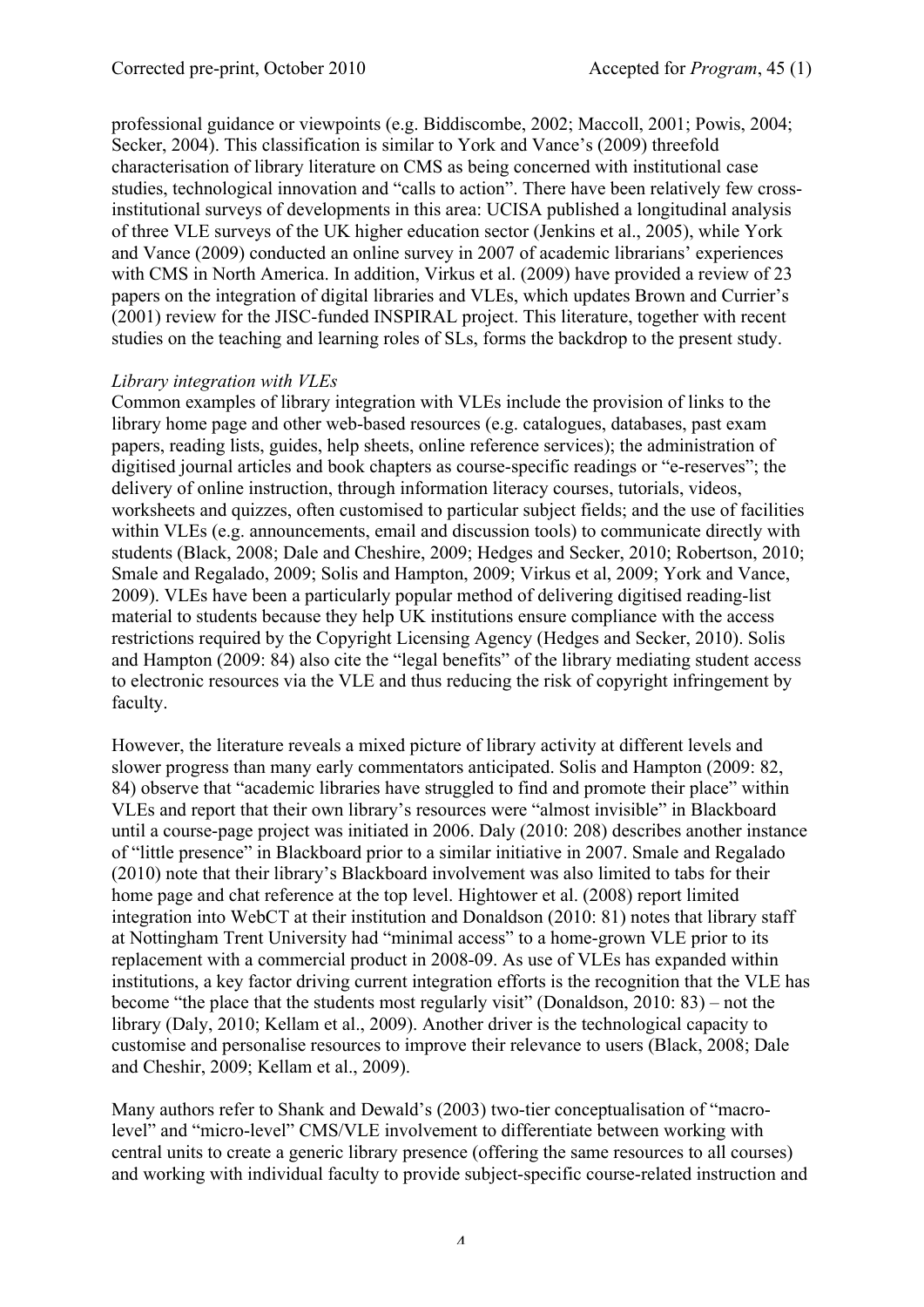other support (e.g. Black, 2008; Kellam et al., 2009; Solis and Hampton, 2008; Virkus et al., 2009; York and Vance, 2009). Macro-level involvement is relatively easy to achieve and maintain, even though it "often entails a hard-fought battle with reluctant CMS administrators" (York and Vance, 2009: 203). Most practitioners recognise the need for library engagement with individual courses: Dale and Cheshir (2009) report that embedding reading lists at course level increased their usage from 24% to 43% in two years. Recent case studies document continuing efforts to progress from macro- to micro-level VLE engagement (e.g. Black, 2008; Daly, 2010; Hightower et al., 2008; Kellam et al., 2009; Solis and Hampton, 2009). Several libraries have launched projects to develop course-specific resources pages or subject guides within or linked from the VLE, customised at the department, course or section level, using manual and/or automated methods, often in collaboration with academic staff (Black, 2008; Daly, 2010; Kellam et al., 2009; Solis and Hampton, 2009).

### *Liaison with academic staff*

While many writers highlight the technical challenges of integration (e.g. Black, 2008; Harris, 2005; Rieger et al., 2004; Virkus et al., 2009), most commentators acknowledge that human and organisational issues are at least as challenging, including institutional culture and politics (e.g. Black, 2008; Maccoll, 2001; Secker, 2005; Virkus et al., 2009). Bell and Shank (2004), Feldmann (2006) and Maccoll (2001) describe how the liaison activities of SLs are particularly important in relation to VLEs, to avoid the risk of being marginalised and locked our of password-protected "rooms". Specific barriers to library involvement include the need to negotiate coursebuilder/instructor rights at the individual course/module/unit level (Daly, 2010; Kellam et al., 2009) and the reluctance of academic staff and e-learning or IT services to grant access to librarians (Black, 2008; Hedges and Secker, 2010; York and Vance, 2009). Practitioners also report low levels of engagement with the VLE by teaching staff (Robertson, 2010) and poor awareness of library capabilities (Hightower et al., 2008). In some cases, institutional structures have facilitated involvement, where educational developers or learning technologists work within the library or alongside librarians in an academic services group (Donaldson, 2010; Dale and Cheshir, 2009).

York and Vance (2009: 202) observe that attending VLE training sessions is a valuable means of introducing librarians to IT staff and teachers as "interested players". Librarians also report benefits from partnering e-learning departments (Black, 2008), collaborating with a technology resource centre (Hightower et al., 2008) and obtaining assistance from the institution's VLE administrator (Kellam et al., 2009; Smale and Relagado, 2009; York and Vance, 2009). Black (2008) reports a novel solution to the issue of VLE instructor rights through creating a new formal VLE role entitled Librarian, which has all the privileges of an Instructor, apart from the grade book element, but is less confusing for everyone (and probably less contentious). Giles (2004) discusses the benefits of her "privilege" in gaining Course-builder level access (equivalent to the Librarian role described), noting that asking for the level below Instructor was key to persuading an academic colleague to agree. Other libraries have simply set up their own "organisation" (dedicated area) within the VLE to gain access to the desired functionality (Smale and Regalado, 2009; Robertson, 2010).

### *Implications of JISC projects*

The eLib programme resulted from the Follett report's recommendations for the exploitation of IT in UK higher education (Joint Funding Councils Libraries Review Group, 1993) and aimed to achieve significant change in the area of e-resource management. Brophy (2005), Pinfield (2001b) and Powis (2004) acknowledge eLib's contribution in providing e-resources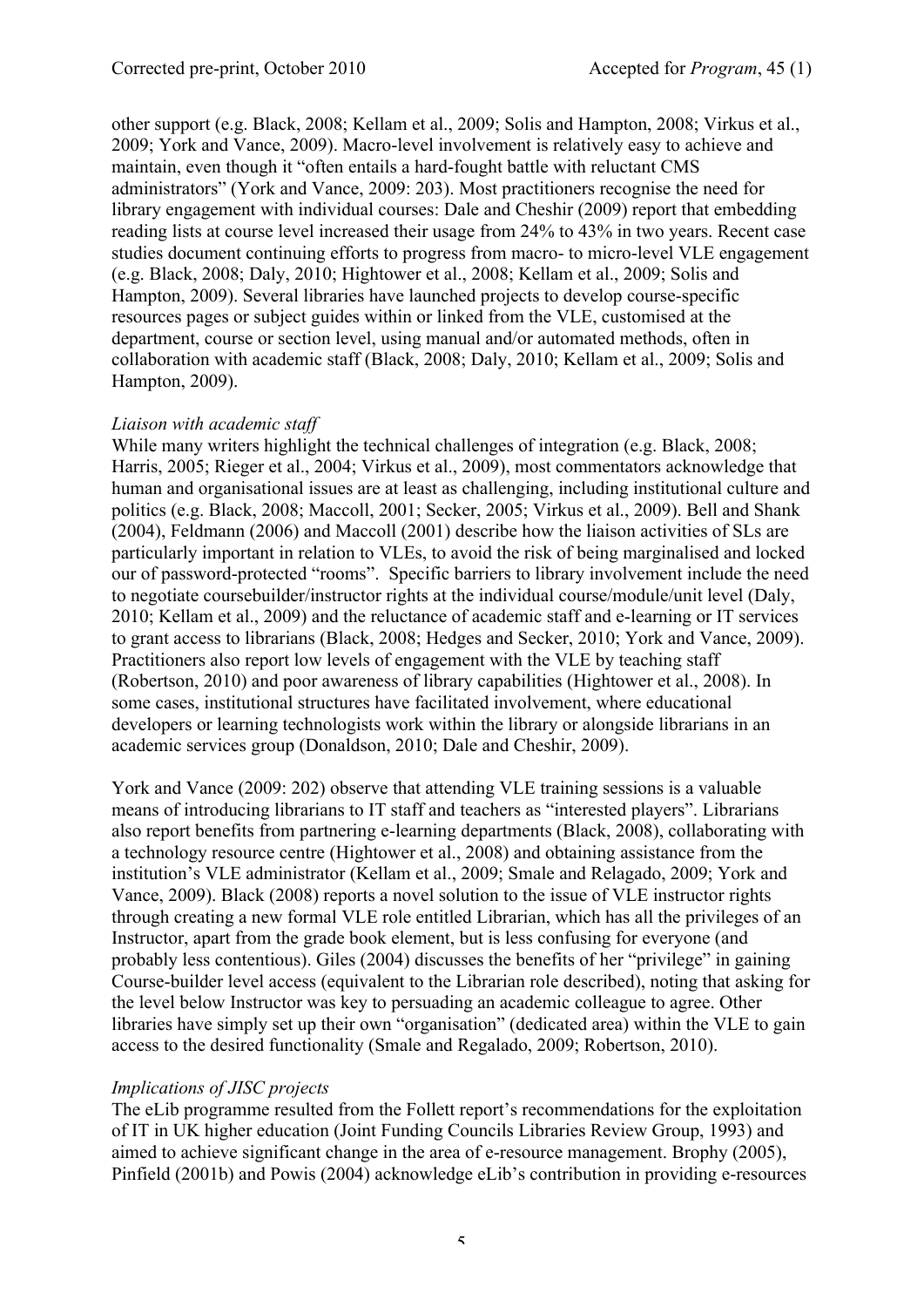at a national level that academic libraries could exploit locally. Maccoll (2001) and SCONUL (2004) highlight the importance of managing copyright clearance in this context and note the key role of the eLib Higher Education Resources on the Net (HERON) project in assisting librarians with clearance. Hedges and Secker (2010) confirm the continuing value of HERON, reporting widespread use by UK practitioners to manage digitised course readings. eLib aimed to develop the SL's role in e-resource management by creating national "subject gateways" (which evolved into the Resource Discovery Network (RDN) and later Intute), but these resources were generally organised into broad subject areas, rather than individual academic disciplines (Law and Dempsey, 2000), which meant that SLs therefore needed to address resource provision at a subject-specific level (Feldmann, 2006; Pinfield, 2001b).

Some JISC-funded VLE projects arguably had a greater impact on e-resource provision. In addition to integrating e-resources, several projects were specifically intended to support the learning and teaching roles of SLs through the use of VLEs (Bonthron et al., 2003; Brown and Currier, 2001; Maccoll, 2001). eLib also had a substantial impact on the development of the teaching and learning support roles of SLs through the national EduLib and NetLinkS training initiatives, which aimed to develop their pedagogical competence and expertise in the educational uses of information and communication technologies in relation to computermediated information skills training for the e-environment (Levy, 1997; Powis, 2004). Linking Digital Libraries with VLEs (DiVLE) addressed the inefficiency of VLEs as repositories by using software solutions to create links with library resources (Harris, 2005). The Providing Online Resources to Online Learning Environments (PORTOLE) project enabled SLs to create mini subject gateways providing access to quality resources via the national gateways (Stanley et al., 2004). The Digital Electronic Library Integration within Virtual EnviRonments (DELIVER) project provided tools for course designers to link relevant e-resources managed centrally by the library to learning resources in subject-specific VLEs (Laurillard, 2002; Secker, 2005). The INFORMS and BRUM projects supported the development of repositories to store information skills tutorials authored at particular institutions for re-use by others (Franklin and Stubbings, 2004; Graham and James, 2007).

### *Factors affecting VLE use*

The JISC projects identified the VLE as the main way for academic institutions to reach students with e-learning materials, but this was an intensively-debated area. Thus Bonthron et al. (2003) identify the VLE as the relevant route for accessing learning materials, but others such as Pinfield (2001a) promote library websites as a "channel" for online delivery. UCISA identifies time and finance as key factors impacting VLE use (Jenkins et al., 2005). SCONUL (2004) also identified time as a significant limitation and suggested the outsourcing of VLE developments as a potential solution. However, Stubley (2002) argues that one of the factors driving the delivery of information skills tutorials via VLEs has been limited time in academic schedules for SLs to have contact with students for face-to-face information skills instruction, i.e. time constraints have had a positive impact on VLE use.

Cipkin (2002) and Patalong (2003) both identify a significant need for SLs to receive tailored training for their VLE tutorial role. Powis (2004) describes the provision of teaching courses specifically designed for librarians as "patchy" since the EduLib programme ended, with relevant skills generally learned in the workplace, rather than via courses; however, Bent et al. (2010) report the development of a new online course, SirLearnaLot (based on EduLib), that aims to promote effective teaching, learning and assessment of information literacy in technology-rich environments. Patalong (2003) describes how institutional resources such as help files, online discussion forums and peer support have been used for this purpose.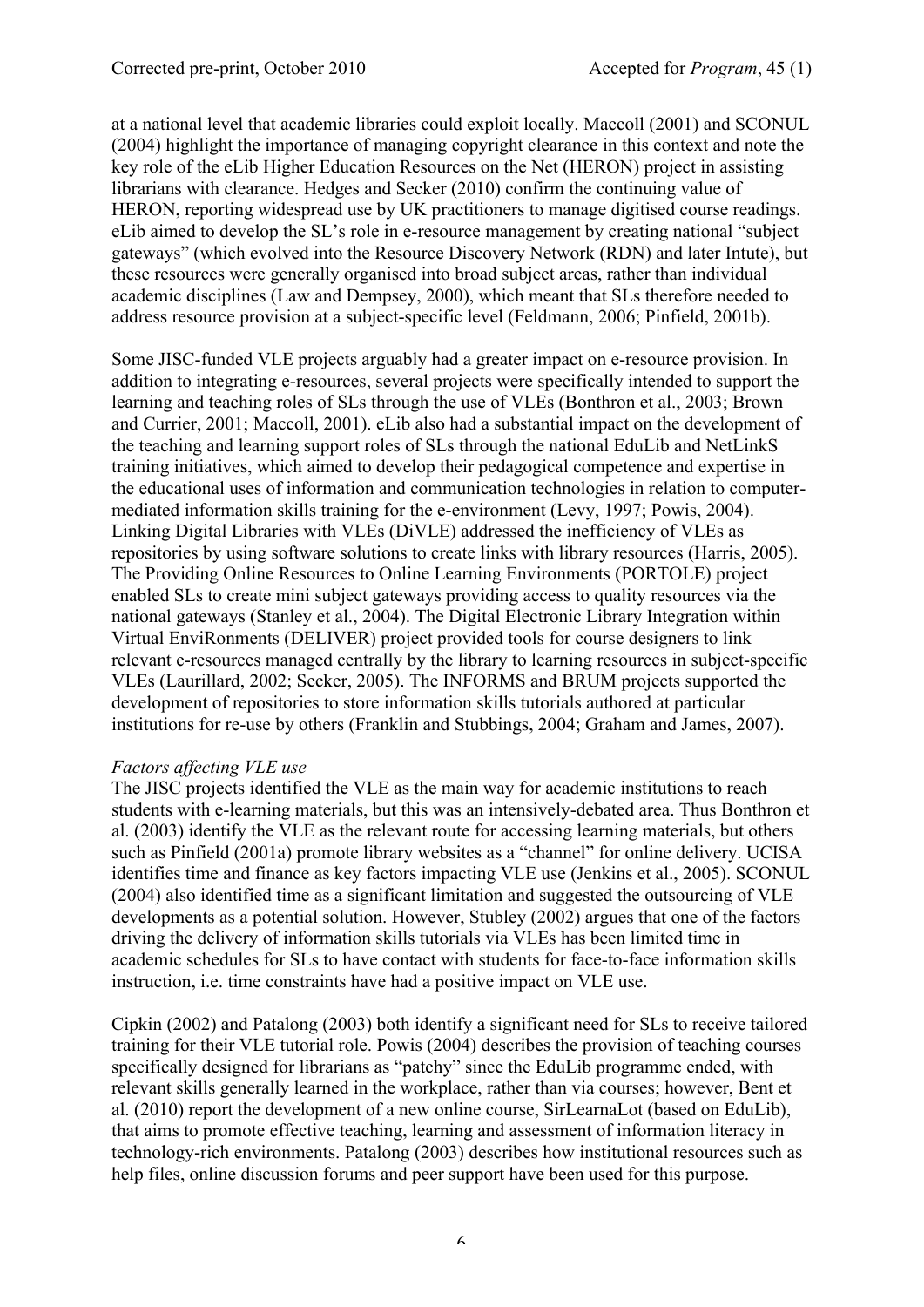Some commentators (e.g. Eales and Scantlebury, 2007; Stiles, 2007) argue that Web 2.0 technologies such as RSS feeds, wikis and blogs are key resources that can potentially increase VLE activity by improving the library's ability to reach distance students with timely resources and a wider array of learning approaches. However Roberts and Davey (in Markland, 2003) express more caution at advancing for the sake of using new technologies, arguing that "the development of relationships within the new academic team is the major critical success factor, and not the technological advances, which are simply the tools to make it happen". Nevertheless, several library course-page projects describe current or planned incorporation of Web 2.0 technologies into their resource pages, including RSS feeds and social bookmarking tools (Daly, 2010; Solis and Hampton, 2009). In addition, Dale and Cheshir's (2009) case studies from Bournemouth University report library involvement in using Web 2.0 tools (including social bookmarking and blogs) through the institutional VLE.

# **Research methodology**

An online questionnaire survey was used to gather mainly quantitative data from a selected population of seven UK university libraries. A review of related literature was used to inform the questionnaire design and contextualise the findings, supplemented and updated as necessary to relate the results to current research and practice.

Universities were chosen for the sample on the basis that they had an interesting and varied involvement with VLE projects and practitioners working there would have views to share on their experiences. A purposive sampling strategy was used because it was seen as the best way of collecting the desired data in the short timescale available for the project and a means of allowing comparison between different institutions. Universities involved in VLE projects were identified through the literature and invitations to participate in the study were sent to library/information service heads, who all agreed to take part. Table 1 categorises participating institutions by the period when university status was granted (pre- or post-1992) and the size of their student populations. (Participants were anonymised to comply with institutional research ethics policy.)

| Institution | Date established<br>(University status) | Size band<br>(Student population) |
|-------------|-----------------------------------------|-----------------------------------|
| A           | Post-1992                               | Medium (11,000–20,000)            |
| B           | Pre-1992                                | Large $(21,000-30,000)$           |
| C           | Pre-1992                                | Large $(21,000-30,000)$           |
| D           | Post-1992                               | Large $(21,000-30,000)$           |
| E           | Pre-1992                                | Medium (11,000–20,000)            |
| F           | Pre-1992                                | Very Large (31,000-40,000)        |
| G           | Pre-1992                                | Medium (11,000–20,000)            |

**Table 1.** Characteristics of participating institutions (*n*=7)

Permission was obtained from the service heads to distribute questionnaires to their staff and institutional websites were used to identify SLs at each university. The Survey Monkey tool was chosen as an efficient means of distributing the questionnaire and generating data in a form ready for analysis. It was assumed that all participants would be capable of completing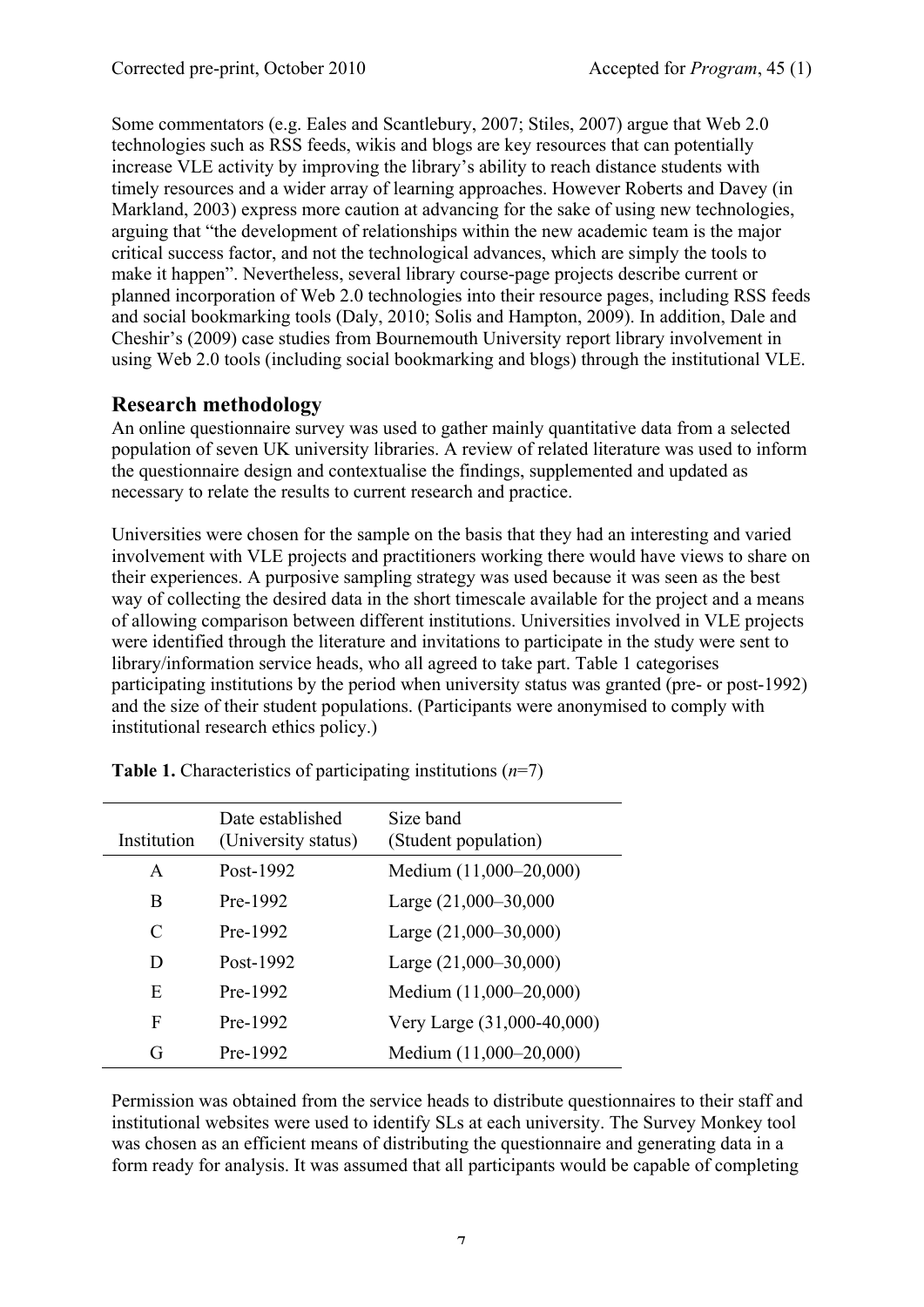an online questionnaire. Individual personalised e-mails with a link to the survey and covering letter detailing the ethical procedures of the project were then sent to 132 staff. Respondents were sent reminders at regular intervals leading up to the deadline set by the investigator in order to encourage responses and where appropriate these e-mails were distributed via the head of particular SL departments.

The questionnaire design was based on a review of relevant literature to identify areas that would be valuable to explore. The instrument was piloted on volunteer practitioners who gave feedback on its layout and approach. The majority of the closed questions in the survey were presented as specified responses, asking participants to select relevant categories that were applicable to them, but also enabling them to provide individual responses via text boxes attached to an "other" category. A few open-ended questions were included to add a qualitative dimension to the study, providing an opportunity to gather opinions that otherwise might not have emerged.

The questionnaire was designed around the study objectives. The main areas being addressed were the extent to which SLs were involved with managing e-resources and e-learning in their day-to-day roles; their experiences with the particular VLE that had been adopted by their institution; and the impact of external and internal factors such as eLib, the JISC-funded VLE projects, training schemes, departmental recognition, academic collaboration, or the type of VLE used. The data were assigned codes and themes, using a systematic process of qualitative data analysis, which helped to group related responses together and facilitated the interpretation of the results.

Fifty-seven of the 132 surveys were returned, achieving a response rate of 43% (although some respondents did not answer all the questions). Table 2 shows the distribution of survey participants by institution and the different subject areas that they supported. In the following discussion of the results, individual responses are identified first by the letter assigned to the institution and then by a number; for example, RD4 denotes Respondent 4 at institution D.

|                          | Institution  |                |                             |             |                                          |     |               |               |
|--------------------------|--------------|----------------|-----------------------------|-------------|------------------------------------------|-----|---------------|---------------|
| Subject area             | $\mathbf{A}$ | <sup>B</sup>   | $\mathcal{C}_{\mathcal{C}}$ |             |                                          |     |               | D E F G Total |
| Arts & Humanities        |              |                |                             | 2           |                                          |     |               | 4             |
| <b>Social Sciences</b>   | 4            | $\overline{1}$ |                             | $2 \quad 3$ |                                          | - 1 | $\mathcal{L}$ | 13            |
| Health $&$ Medicine 1    |              |                |                             | 1           |                                          | 2   |               | 6             |
| <b>Physical Sciences</b> |              |                |                             | $\pm$       | $\begin{array}{ccc} & 2 & 3 \end{array}$ |     |               |               |
| Cross-disciplinary       |              |                | 6 3 5                       |             | 8 2 2 1                                  |     |               | 27            |
| Total                    |              | $\overline{4}$ | 9                           | 15          | $\overline{4}$                           | 8   | -5            |               |

**Table 2.** Subject responsibilities of participants (*n*=57).

## **Results and discussion**

#### *VLE activities and roles*

Participants were asked to assess the relative importance of specified technology-based competencies for the day-to-day work of SLs on a four-point scale. Figure 1 shows that using VLEs to deliver subject-specific resources was generally viewed as either "very important" or "the most important" technology-based activity.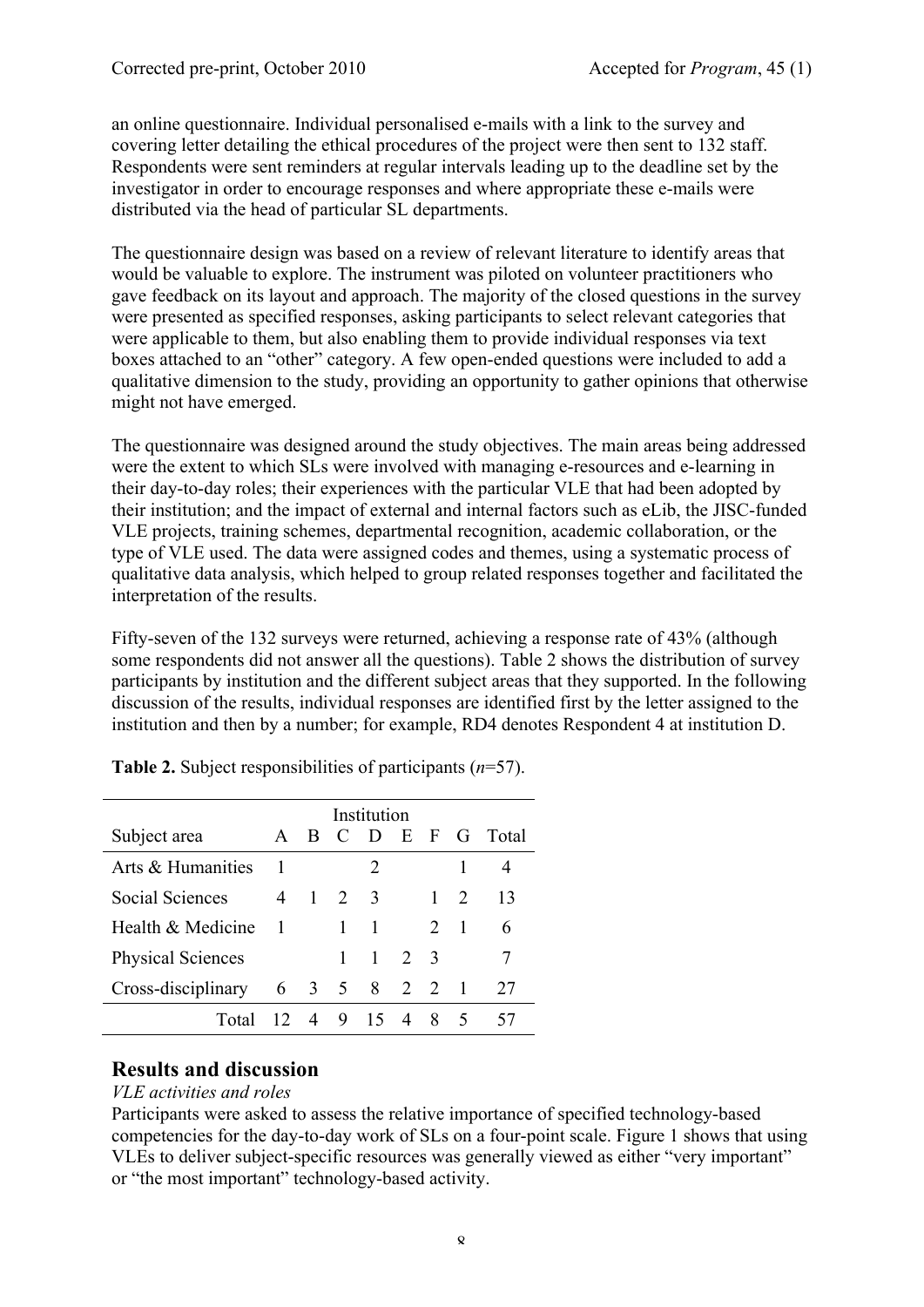

**Figure 1.** Importance of technology-based competencies (*n*=48).

However, to put this in perspective, while almost three-quarters of the respondents to this question assigned a high ranking to VLE-related activities, that was some way behind the number giving this rating to the use of subject-specific databases, which shows that VLErelated tasks were not yet as well established as this traditional area of SL practice. Nevertheless, VLE work was seen as more important than website maintenance, which was the lowest ranked of the tasks specified. The other high-scoring technological competence here was using standard software, a rather different type of activity, but useful as a point of comparison indicating the significance of VLEs in the daily work of SLs.

Figure 2 shows the extent to which survey participants fulfilled the VLE-related roles specified.



**Figure 2**. Prevalence of VLE-related roles (*n*=48).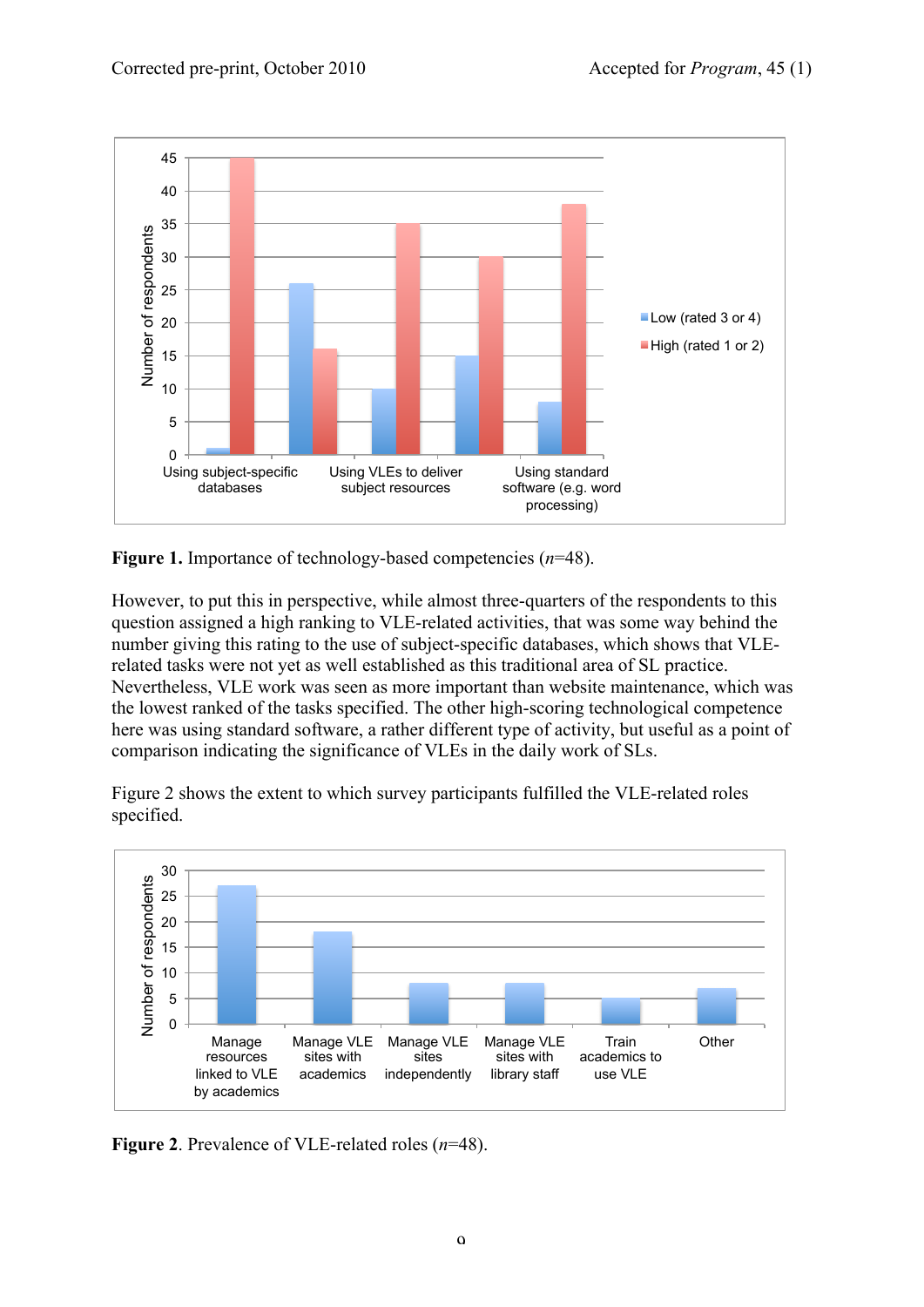Most respondents (27 of 48 answering this question) indicated that they were involved in VLEs indirectly through maintaining resource lists with software such as Talislist, which were linked to their VLEs by academic staff. However 18 respondents (around one-third of the sample) reported that they had a shared responsibility for managing one or more VLE sites with academics. SLs who commented further individually described a limited role contributing to VLEs that were essentially "owned" by academic staff, indicating how the VLE remains the "domain" of academics, with the library providing access to resources through other systems, for example:

I contribute to academic staff's modules; they are the owners of those modules. Generally the VLE is seen as the domain for [academic] staff and students – the library isn't central to the VLE. The library has developed its own portal, MetaLib (RA4).

Some respondents expressed their frustration about limited library access to their VLE, explaining that they wanted to maintain information skills resources:

In our institution the VLE is a separate dept and we seem to have very little input, except for our systems librarians. I as a subject librarian would like to have access to have input and edit privileges to update guides, video, quizzes and learning skills (RB3).

The perceived academic dominance of VLEs and apparent marginalisation of the library reported here is consistent with many accounts in the literature (e.g. Daly, 2010; Hedges and Secker, 2010; Maccoll, 2001; Markland, 2003; York and Vance, 2009), although others shows that some practitioners have formed strategic alliances that have addressed the issue (e.g. Black, 2008; Dale and Cheshir, 2009; Giles, 2004).

Other VLE-related roles were also described, for example:

[I act as a] mediator between academic staff and e-readings co-ordinators" (RD3).

…past exam papers [are stored] in the VLE" (RD5).

Only a small minority of respondents reported involvement in training academic staff how to use the VLE. One respondent observed:

Subject librarians have an opportunity to help academic staff use the VLE properly; some librarians are doing good things and lecturers would do well to learn from them! (RE4).

Views were divided on how to remedy this missed opportunity. Two respondents stated that SLs need to be more proactive in initiating collaboration, but some felt this responsibility should lie with academic staff. The limited role in providing VLE training to academics confirms the argument by Brophy (2005) and Markland (2003) that academic staff do not turn to SLs for help, even though they are well situated to be using VLEs and offering such support, as noted by Biddiscombe (2002).

#### *VLEs and access to resources*

Participants were also asked to indicate how students in their subject areas typically accessed subject-specific resources. Figure 3 shows a mixed picture, with widespread use of separate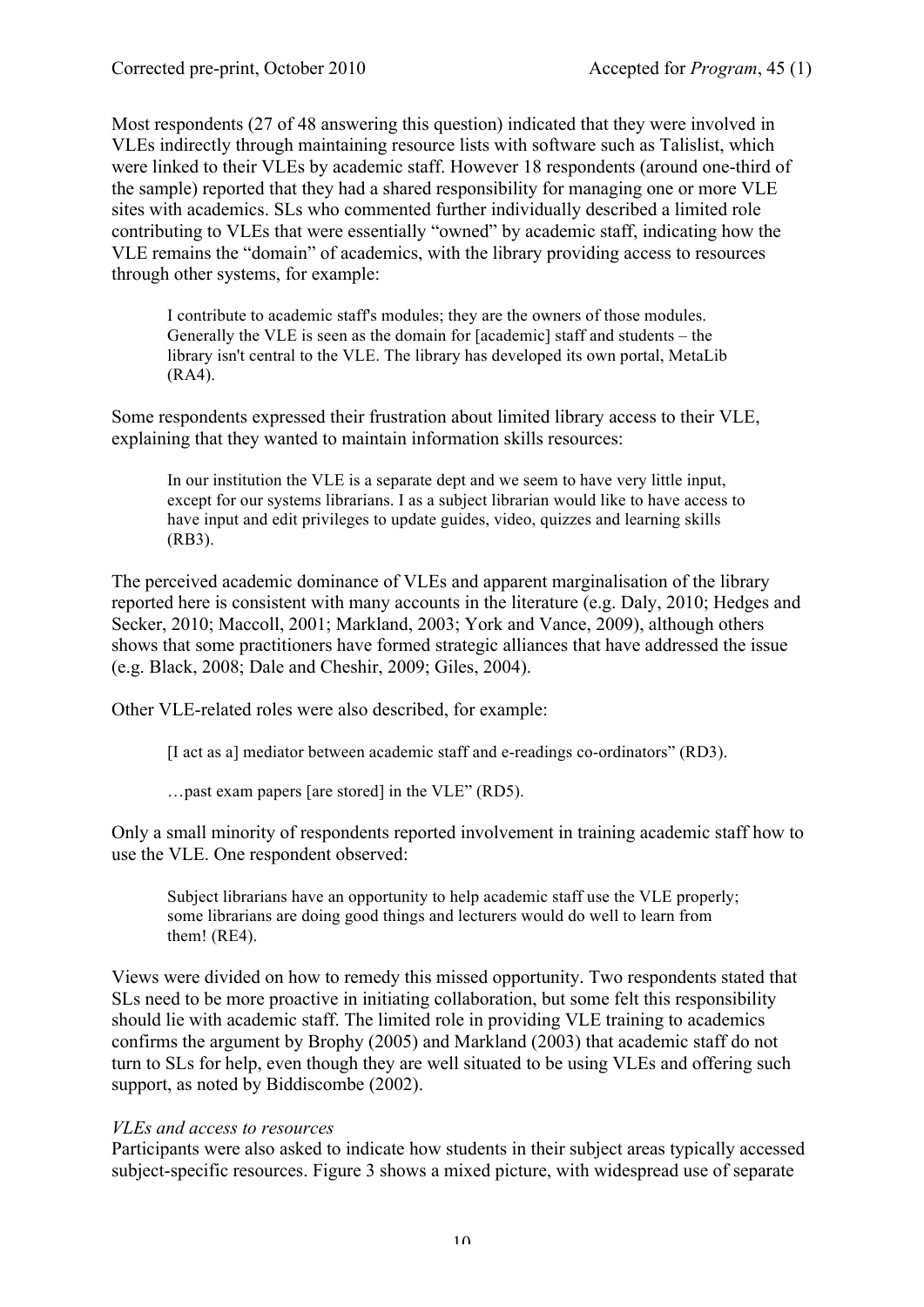library websites and library electronic resource management (ERM) systems rather than VLEs for this purpose, in addition to VLE sites maintained by library or – more often – academic staff.



**Figure 3.** Access to subject-specific resources (*n*=50).

SLs who were making less use of VLEs explained that they created links to online tools, including learning objects and other information skills resources, via separate ERM systems that were integrated into areas of library-maintained websites. For example, one respondent made the following comment:

[I] use the ExLibris systems MetaLib and SFX to distribute learning material, not the VLE (RC9).

The respondents who were distributing material through other channels, including ERM systems, such as MetaLib and SFX, reinforce the argument of Pinfield (2001a) and Rieger et al. (2004) that the library website or portal would continue to be an important access route for students wishing to access their subject-specific resources. The findings here reinforce the notion that in some institutions SLs face barriers in accessing course VLEs that leave them no choice but to use separate websites to deliver their subject-specific materials. However, those who made more use of VLEs in their day-to-day tasks argued the benefits of using VLEs, emphasising that the majority of students expected to find their supporting resources there, particularly students on placements (as shown in the next section) – a view that is in line with current professional opinion that libraries need to present their resources in the places most often visited by students (Daly, 2010; Donaldson, 2010; Kellam et al., 2009).

## *VLEs and information skills education*

Participants were asked about their use of VLEs to provide subject-related support for students. Figure 4 shows that the most common activity selected was linking to electronic resources (21 responses), but there was also substantial use of VLEs for information skills education, with 18 respondents (around one-third of our total sample) reporting involvement in interactive learning activities and eight involved in delivering online courses with formal objectives and assessment.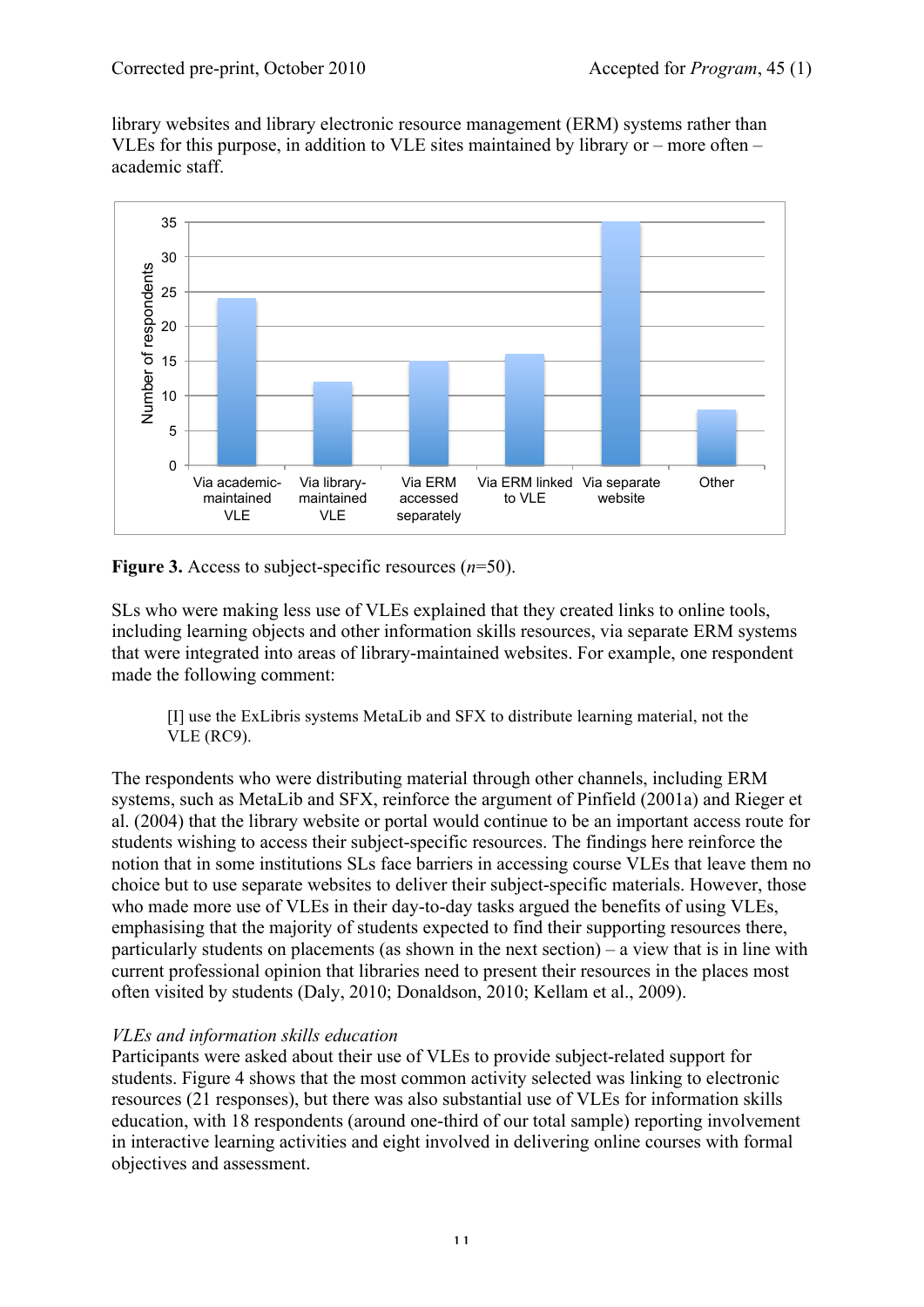Respondents were questioned further about how they delivered information skills education and the most common methods selected were subject-specific tutorials and quizzes (18 responses in each case), which feature prominently in published studies (e.g. Black, 2008; Donaldson, 2010; Franklin and Stubbings, 2004; Robertson, 2010; Smale and Regalado, 2009; York and Vance, 2009). Additional comments explained particular circumstances influencing decisions to use VLEs for information skills teaching:

The expansion of students going on placement means that SLs find that [the VLE] is their only or main method of delivering information skills sessions, especially with teaching sessions becoming more packed and lecturers being unwilling to give up their time for face-to-face teaching (RA5).



**Figure 4.** Delivery of information skills (*n*=29).

However, some participants expressed concerns that this type of VLE use was resulting in too little face-to-face contact with students in their subject area. RA9 argued that students preferred to have human contact face-to-face, especially with problems that are IT-related, while RD14 specifically identified mature students as a group with this preference:

Mature students prefer face-to-face delivery of information skills or resources; the main point is they can ask questions and get answers straight away, some questions/answers are very difficult to describe without seeing 'how to' (RD 14).

The widespread use of e-tutorials and quizzes/self-assessment tools is in line with Laurillard's (2002) conversational framework, which highlights the importance of interactivity and feedback. However, the stated preferences for face-to-face teaching reinforce emphasis in the literature on "blended learning", which combines e-learning with face-to-face methods (e.g. Littlejohn, 2005; Secker, 2004). It is pertinent here to note Laurillard's (2002) observation that electronic tutorials were originally intended to complement, rather than replace, face-to-face methods of achieving learning aims and objectives.

Relatively few SLs reported using e-conferencing tools to promote discussion with students in this context. Further comments revealed their perception of this as an area where academic staff would have to be involved for successful implementation. For example, RF2 stated that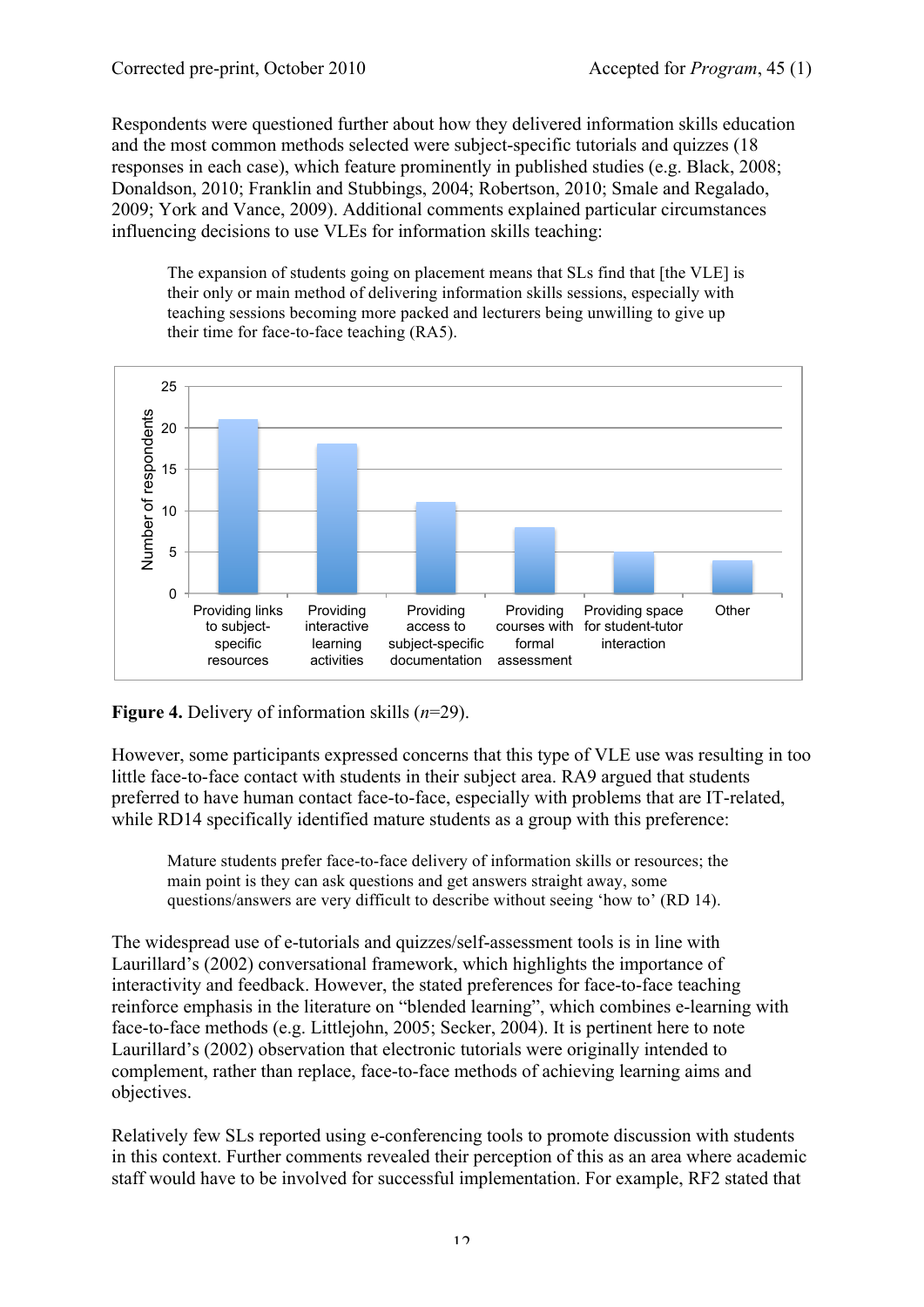being able to work closely with academic staff was the only way to guarantee that learning aims of such activities were "appropriate" and that information skills were "embedded" in modules. These findings confirm the observations of Cipkin (2002) and Markland (2003) that discussion tools are often under-promoted and under-utilised, with students not being sufficiently encouraged to use chat and discussion forum facilities for learning, but contrasts with expert opinion on the subject (e.g. Britain and Liber (1999) see conferencing tools as central to VLEs). However, other evidence from libraries suggests that they may now be making more use of VLE discussion tools (Giles, 2004; York and Vance, 2009), which could be related to other developments, such as the growth in virtual/chat reference services.

When questioned about how they had gained the expertise needed to design and manage learning activities via a VLE, all respondents indicated that they had developed relevant skills through a variety of methods, with the majority reporting a combination of internal training programmes provided by their institutions and working together with colleagues on VLE projects. Several respondents offered individual comments on the use of help files and bestpractice articles, in addition to picking up skills from learning technologists and being selftaught. None of the participants mentioned having a technical background, highlighting the importance of the VLE training and support provided. These findings are again consistent with the literature, which suggests that SLs gain the skills for information skills delivery and other VLE roles through a variety of channels, including institutional support systems such as discussion forums, help files, and internal training programs (Cipkin, 2002; Donaldson, 2010; Hughes and King, 2001; Patalong, 2003; York and Vance, 2009). The limited involvement with training programmes outside the institution reinforces Powis's (2004) argument and Bewick and Corrall's (2010) findings that teaching-related skills in academic libraries are often learned "on the job".

### *Impact of JISC-funded projects*

Participants were asked to specify outcomes of the JISC-funded projects at their institutions that had made a significant impact on information skills teaching or delivery of subjectspecific information resources. This part of the questionnaire was tailored to individual institutions in order to take account of the different types of projects undertaken, as some were particularly concerned with creating access to national networked resources (such as the RDN) and others focused more on the authoring of re-usable learning objects (RLOs).

Respondents generally reported improvements as a result of the JISC VLE projects implemented at their institution. Exceptions tended to be related to particular subject areas, rather than connected with specific projects at individual institutions. For example:

Use of VLEs is patchy, some staff in specific subject areas choose to make use of them more than others (RA6).

RA9 similarly stated that in their subject area (Engineering), skills were more practical and students did not visit the VLE for information skills.

Because of the limitations on the time that staff could devote to VLEs, there were obvious benefits from projects such as BRUM, INFORMS and PORTOLE, which had developed reusable information literacy learning materials and tools facilitating the discovery and integration of resources into VLE modules. For example, RC5 observed that subject-specific resources in VLEs required more time to maintain and update, but RLOs had "reduced the duplication of effort" and allowed SLs to create materials for unfamiliar subject areas at short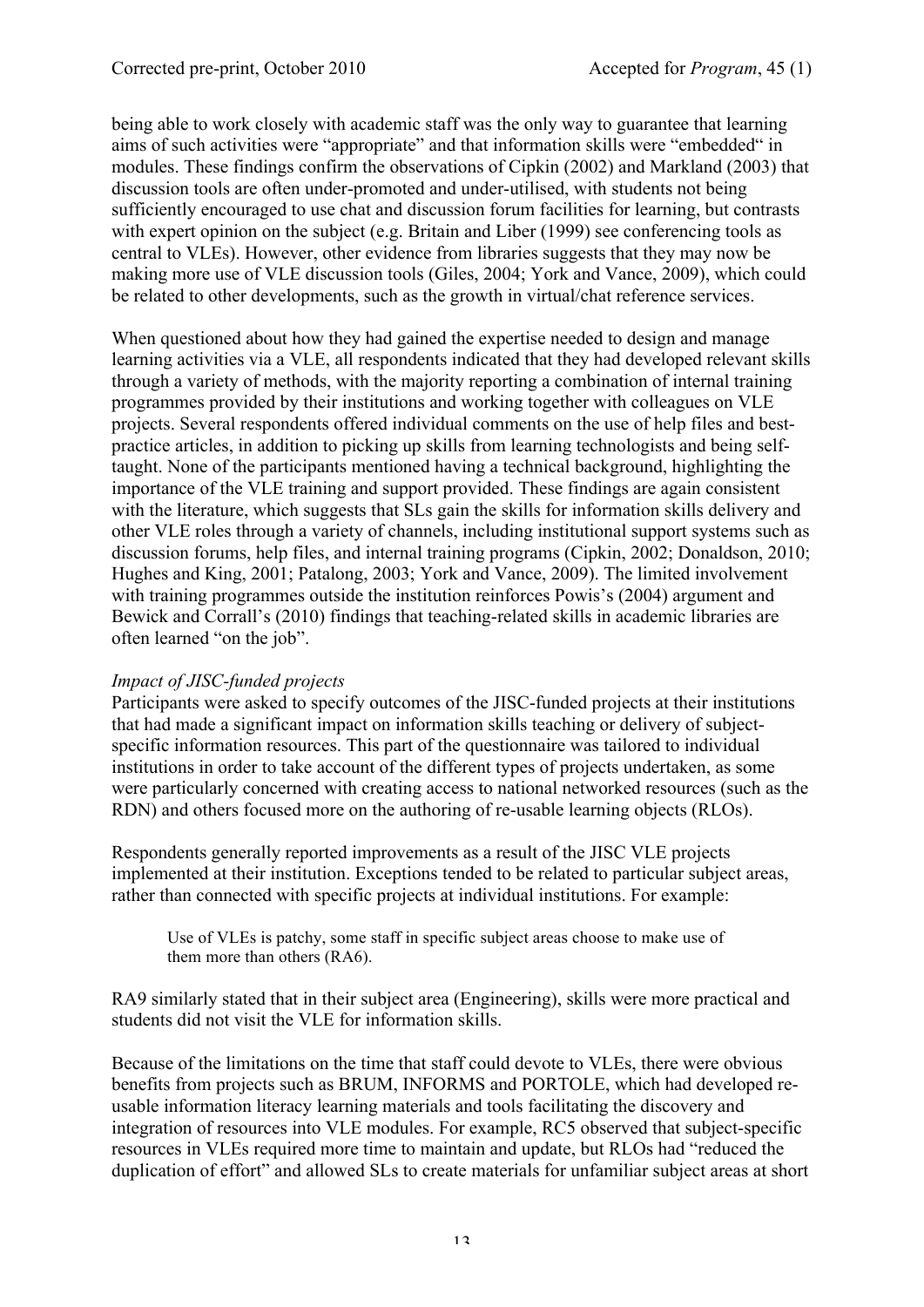notice. Other specific benefits cited included skills and understanding gained in relation to LO design, experience of interactive teaching methods and improved collaboration with academic staff. For example, when asked how VLE tools had helped their learning support role, one SL commented:

This concept [LO] is fairly new to me, and prior to the new VLE there were not many ways of providing the interaction (RE3).

Another comment shows how the benefits of re-using materials had been recognised:

We need to be there with some quality generic materials that can be grabbed and used… Outsourcing some of the more technical aspects to designing and presenting learning objects (whether in-house or external) can leave subject librarians to focus on content and pedagogy – which seems more appropriate (RF2).

SLs who were making less use of VLEs, had still derived benefits from the projects, reporting that that they had created links to LOs and other information skills resources in other ways, for example via separate ERM systems (such as MetaLib), which were then integrated into parts of library-maintained websites. However, those who were able to make more use of VLEs in their day-to-day work saw significant benefits in using this platform, often on the basis noted previously that most students expected to find their resources there.

One respondent stated that after an initial "learning curve" they came to understand some of the options and limitations that VLEs represent, in terms of learning resources and pedagogy, supporting the claims made by Mimirinis and Bhattacharya (2007), who are advocates of elearning, but assert that it requires a pedagogical approach that is different to traditional teaching, if it is to be effective. Wiley (2000) identifies the sequence and granularity (size) of the LO as crucial in determining the success of online learning, as well as noting that reusability is key to making e-learning resources affordable. Some participants here also observed that including too much material is likely to put students off using the VLE, also arguing that the presentation of material should make the VLE easy to navigate, which is consistent with Mimirinis and Bhattacharya's (2007) statement that excessive lists of materials can hinder students' efforts to understand the learning process.

The majority of participants in the study had thus experienced benefit from being part of a JISC project programme, the exceptions being staff who were new to their role or who were not involved in the relevant areas for various reasons. This finding is not surprising, because the sample population was drawn exclusively from universities actively involved in JISC's work. However, it is worth noting that overall the types of benefits reported by respondents here are consistent with existing literature on the JISC VLE projects, which identifies the integration of library-managed e-resources of various types with academic VLE sites as central to their aims (Brown and Currier, 2001; Secker 2004).

### *Different types of VLE*

Table 3 shows that the majority of respondents had used one or other of the two leading commercial VLE products, Blackboard and WebCT, and that respondents from institutions A, C, E and F had experience of using more than one brand of VLE.

Several respondents with experience of multiple VLEs stated a preference for Blackboard, on the basis that it was easier and more intuitive to use. Moore and Abson's (2002) study backs up these positive accounts of Blackboard, describing, for example, how this VLE makes it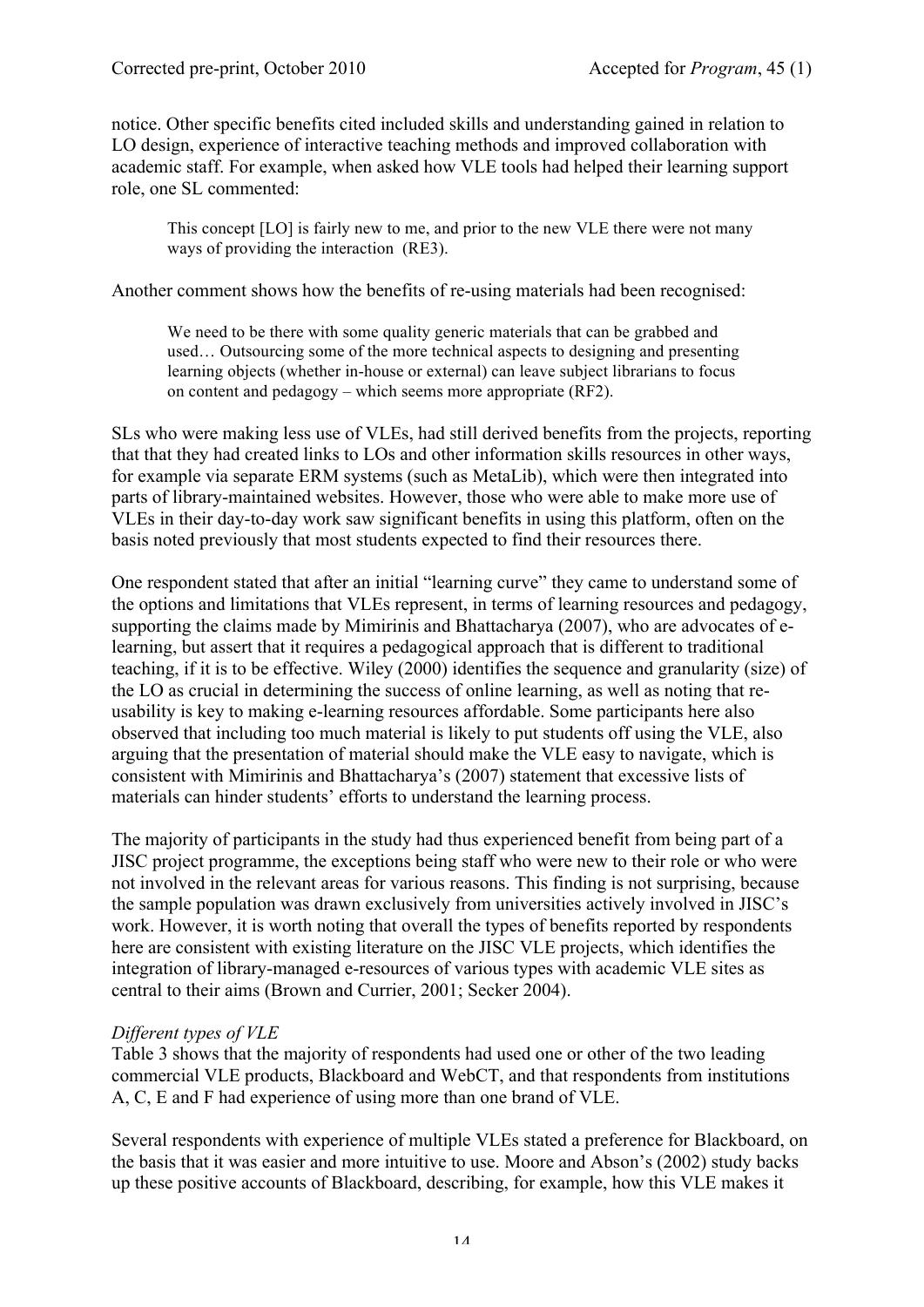easy to create links to databases and to organise online courses into modules. However, others were less enthusiastic. One responded criticised presentational aspects:

Blackboard is clunky and looks old fashioned so many staff and students do not like it or want to use it (RD3).

Another complained about availability:

We are using Blackboard, but it is down quite often (RD14).

|              | Institution |   |                |        |  |  |                |                     |  |
|--------------|-------------|---|----------------|--------|--|--|----------------|---------------------|--|
| <b>VLE</b>   |             |   |                |        |  |  |                | A B C D E F G Total |  |
| Web CT       | 9           | 4 |                | 8 2    |  |  |                | 23                  |  |
| Blackboard 2 |             |   | $\overline{1}$ | 12 1 4 |  |  |                | 20                  |  |
| Bodington    |             |   |                |        |  |  | 5 <sup>3</sup> |                     |  |
| Moodle       |             |   |                |        |  |  |                |                     |  |

**Table 3.** VLEs experienced by participants (*n*=47).

Usage of open source VLEs was relatively low among our sample, with only institution E reporting significant use. Only five SLs had used Moodle, but they commented on how intuitive it was, which is in line with findings elsewhere: Eales and Scantlebury (2007) report several benefits in using open source software and comment specifically on how Moodle can be easily modified and how web 2.0 technologies, such as RSS, can be more easily supported. Eight SLs had used Bodington, an in-house institutionally-developed open-source VLE, but one described it as being less user-friendly than Blackboard. The different numbers of users for each type of VLE make it hard to draw fair comparisons and firm conclusions. Two respondents suggested that differences between VLEs were insignificant, once they had become used to how they worked. However, others clearly felt that the type of VLE could have a significant impact.

#### *Other factors affecting use*

The UCISA surveys identified finance and time as the main barriers to VLE use across UK institutions (Jenkins et al., 2005) and there was some support for this view in the present study. A few respondents reported that VLE-related tasks required significant investments of time, particularly for ongoing maintenance, for example:

[The VLE] requires a lot of maintenance, so not a 'time-saving' device (RC6).

in the long run, [the creation of subject-specific VLE resources] leads to greater time spent in maintaining and updating modules (RC5).

Respondents also reported that the amount of time needed to maintain resources on VLEs had resulted in too little one-to-one contact with students. However, others saw advantages in VLE-based delivery, with contrasting views expressed at the same institution:

It enables us to be flexible in our approach to skills delivery and reach many more students than in our face to face training (RC7).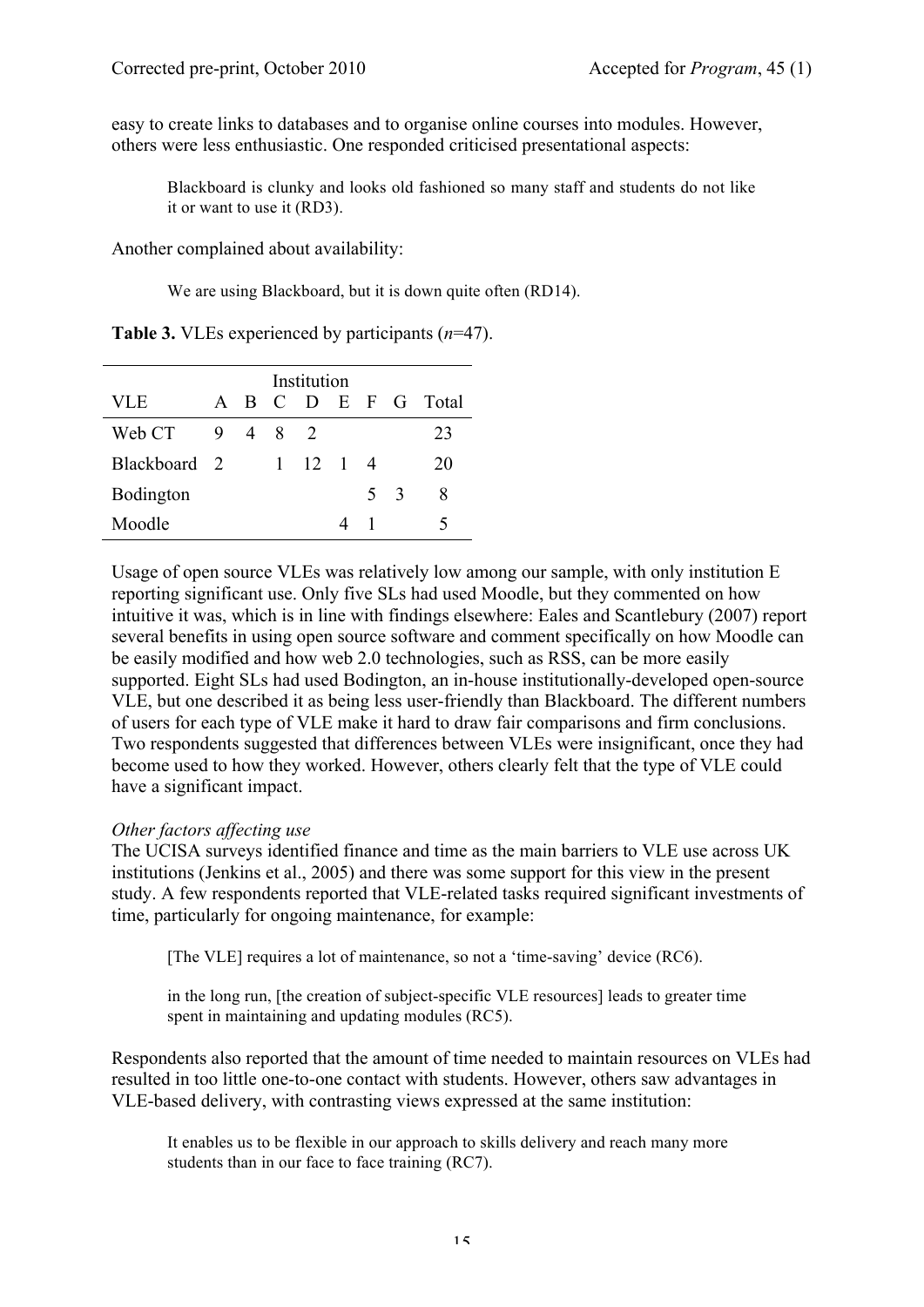Several respondents thus recognised that VLEs could actually extend contact with students, particularly (as noted earlier) those on placements and studying at a distance, also arguing the need for SLs to get involved in order to create a single access point to subject-specific resources for students, as discussed before. Some participants were therefore leaning more towards Stubley's (2002) view that limited time for face-to-face instruction is a key driver of online delivery via the VLE.

When asked which technical developments they expected to have the most impact in the near future, a few SLs saw opportunities to improve VLE delivery with Web 2.0 technologies. For example:

The use of Web 2.0 – blogs and wikis may prove to be of more relevance and immediacy for students in the near future (although not within the university's control) and [we need to] develop it so it can be delivered via the VLE and make the VLE material more relevant and accessible (RD3).

This reinforces the positive views put forward by Eales and Scantlebury (2007) and Stiles (2007), who see the use of RSS, blogging, and wikis as highly relevant to the future of online learning environments. Recent literature confirms that librarians are now incorporating Web 2.0 tools in their VLE activities, using them to enhance resource pages and information literacy development (Dale and Cheshir, 2009; Daly, 2010; Solis and Hampton, 2009).

# **Research limitations**

The survey questionnaire method was chosen because of the relatively small timeframe (three months) available to gather data and similarly the mainly quantitative approach was adopted to minimise the time required by participants and encourage responses from a population known to have many commitments. This inevitably limited the detail and depth in the responses to a level below that which might have been achieved through research interviews. Responses to the qualitative open-ended questions varied significantly in length, which limited the scope for comparative analysis. However, an interview-based study could not have covered such a large population, unless conducted over a much longer period or with more researchers. Moreover, the mixed methodology of the questionnaire enabled the investigation both to establish broad trends and patterns of activity in VLE use and also to explore, within the limitations stated, factors impacting and issues surrounding such use, including in some cases the reasons for different responses within the same institution.

## **Conclusions**

Despite the limitations identified, this study has been able to establish some key findings in relation to the use of VLEs by subject librarians. First, despite the assumption that institutionwide adoption of VLEs should involve academic libraries and SLs, this is evidently not the universal situation. One factor that appears to have a bearing on this is that some subject areas seem to have less need for or interest in a VLE than others, although our investigation did not establish definitively which subjects were better suited to or at least more inclined towards VLE use. Another key factor affecting library participation was the extent to which academic staff recognised the SL's role in relation to the VLE and whether they allowed access and permission to update materials. The individual SL's response to technologydriven change also has a significant impact, as some clearly prefer the face-to-face approach for delivering information skills. The JISC programme of VLE projects was shown to be a significant positive influence facilitating the development of learning resources and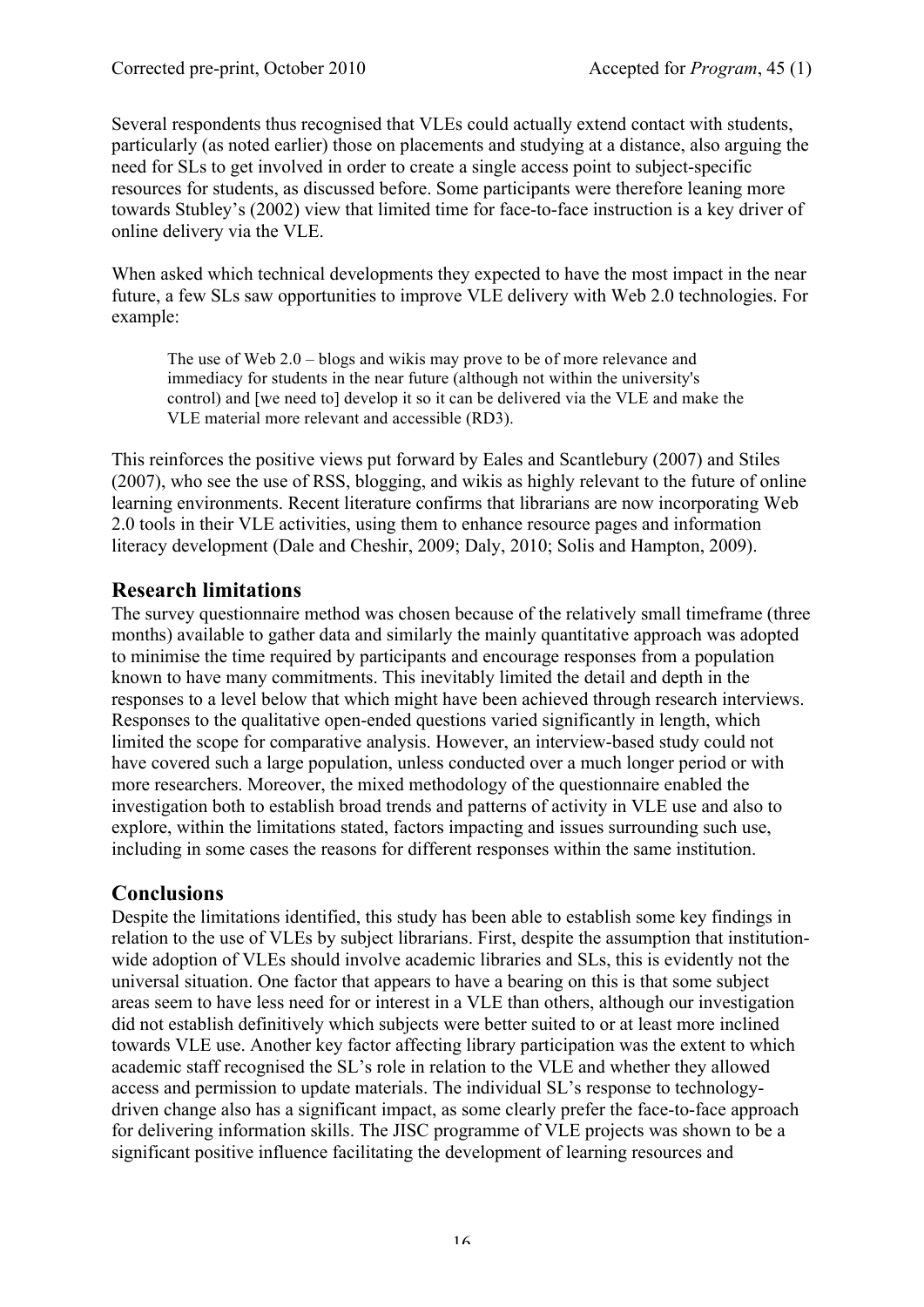pedagogical understanding. Differences between VLE brands such as Blackboard, WebCT, Moodle and Bodington, seemed to have relatively little influence on the use of VLEs by SLs.

Other areas examined by this study included staff training and development related to VLEs and the extent to which VLEs were perceived as a time-consuming or time-saving development. The majority of SL participants gained most of their VLE-related skills through institution-provided training and by working together with other colleagues, with relatively little use of external training provision, which confirmed the picture described in the literature. Although some respondents commented on the time taken up by maintaining VLE resources, others acknowledged the cost-effectiveness and efficiency gains represented by using VLEs to reach more students and by re-using learning objects to create teaching materials for different subject areas with reduced effort. Looking ahead to future developments, Web 2.0 technologies such as RSS feed, blogs and wikis, were identified as having the potential to make VLE resources more relevant and accessible to students.

Finally, this study has thrown further light on the contentious issue of the teaching role of subject librarians in revealing many instances of their potential contribution not being properly recognised and showing how this can restrict their access to VLEs and hence their ability to undertake VLE-related tasks. Literature published since the survey was undertaken shows that gaining access to VLE course sites has continued to be problematic in the UK and North America, although some librarians have resolved this issue, with help from VLE administrators and other stakeholders. It would be useful to carry out a similar survey of academic staff who "own" VLE sites to investigate their perspectives on the issues surfaced in this study and test their reactions to the idea of creating an official Librarian role within VLEs, distinct from Course Builder and Instructor, as trialled in the US. A more in-depth investigation than the present study could also explore further how LOs and tutorials are being authored, which subject areas are more suited to VLEs, and how institutions and their libraries are dealing with limitations in the time and financial resources that they can commit to VLEs.

## **Acknowledgements**

The authors gratefully acknowledge the co-operation and contribution of the university library staff who participated in this research. They are also grateful to the anonymous reviewers whose helpful comments have improved this paper.

## **References**

- Bell, S.J. and Shank, J. (2004), "The blended librarian: a blueprint for redefining the teaching and learning role of academic librarians", *College & Research Libraries News,* Vol. 65 No. 7, pp. 372-375, available at: http://www.ala.org/ala/mgrps/divs/acrl/publications/crlnews/2004/jul/blendedlibrarian .cfm (accessed 30 September 2010).
- Bent, M., Myhill, J. and Stubbings, R. (2010), "SirLearnaLot", Librarians' Information Literacy Annual Conference, 29-31 March 2010, Limerick, Ireland, available at: http://www.lilacconference.com/dw/programme/Presentations/Wednesday/Henihan\_S uite/Stubbings\_myhill.pdf (accessed 30 September 2010).
- Bewick, L. and Corrall, S. (2010), "Developing librarians as teachers: a study of their pedagogical knowledge", *Journal of Librarianship and Information Science,* Vol. 42 No. 2, pp. 97-110.
- Biddiscombe, R. (2002), "Learning support professionals: the changing role of subject specialists in UK academic libraries", *Program,* Vol. 36 No. 4, pp. 228-235.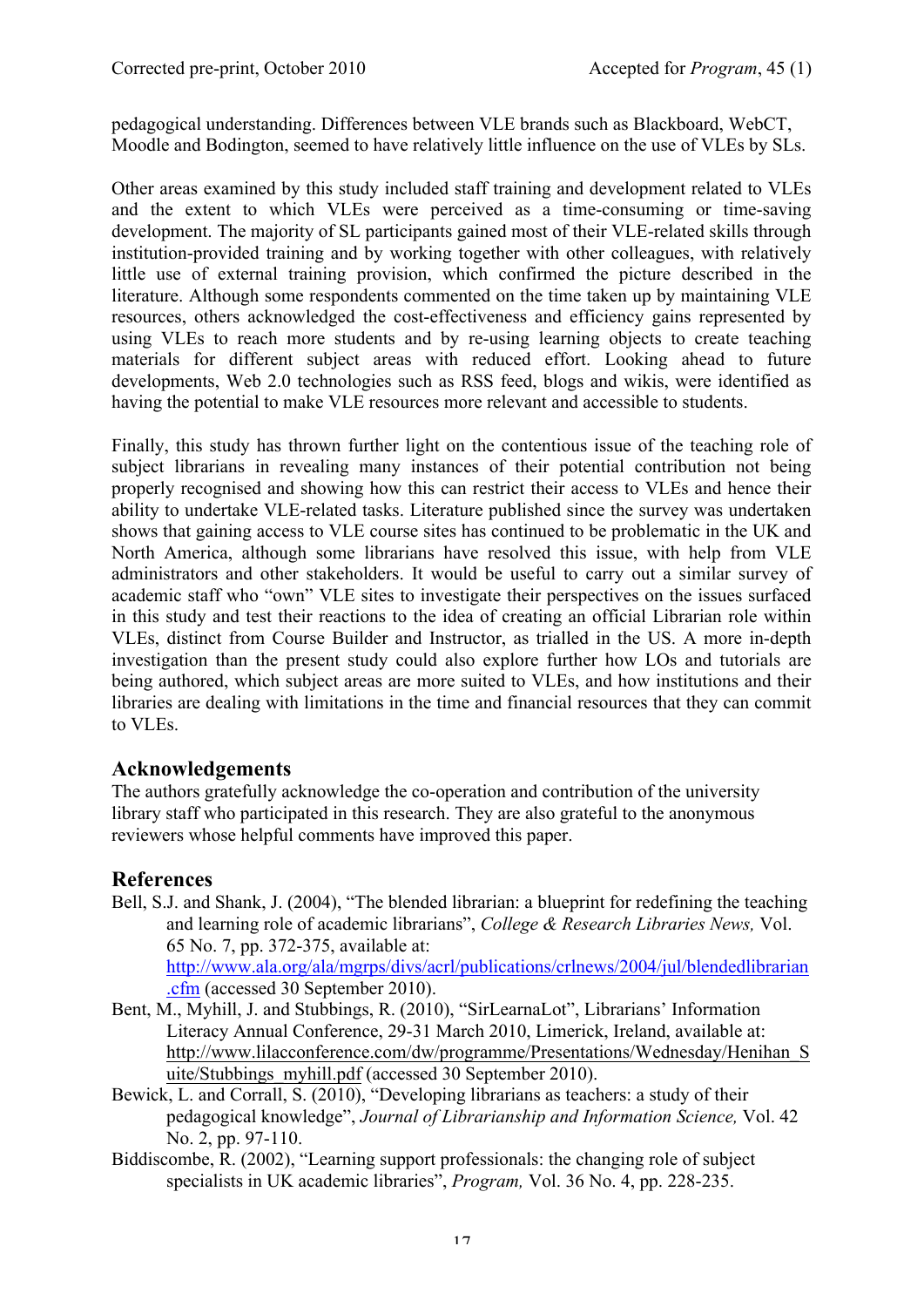- Black, E.L. (2008), "Toolkit approach to integrating library resources into the learning management system", *Journal of Academic Librarianship,* Vol. 34 No. 6, pp. 496- 501.
- Bonthron, K. et al. (2003), "Trends in use of electronic journals in higher education in the UK: views of academic staff and students", *D-Lib Magazine,* Vol. 9 No. 6, available at: http://www.dlib.org/dlib/june03/urquhart/06urquhart.html (accessed 30 September 2010).
- Britain, S. and Liber, O. (1999), "A Framework for Pedagogical Evaluation of Virtual Learning Environments", JISC Technology Applications Programme, available at: http://www.leeds.ac.uk/educol/documents/00001237.htm (accessed 30 September 2010).
- Brophy, P. (2005), *The Academic Library*, 2nd ed., Facet, London.
- Brown, S. and Currier, S. (2001), "INSPIRAL Literature Review", Centre for Digital Library Research, University of Strathclyde, Glasgow, available at: http://inspiral.cdlr.strath.ac.uk/documents/litrev.pdf (accessed 30 September 2010).
- Cipkin, C. (2002), "Using a virtual learning environment to integrate information skills into the curriculum: a subject librarian's experiences", *SCONUL Newsletter,* No. 27, pp. 7- 10, available at: http://www.sconul.ac.uk/publications/newsletter/27/ARTICLE2.PDF (accessed 30 September 2010).
- Dale, P. and Cheshir, K. (2009), Collaboration between librarians and learning technologists to enhance the learning of health sciences students", *New Review of Academic Librarianship,* Vol. 15 No. 2, pp. 206-218.
- Daly, E. (2010), "Embedding library resources into learning management systems: a way to reach Duke undergrads at their points of need", *College & Research Libraries News,*  Vol. 71 No. 4, pp. 208-212, available at: http://crln.acrl.org/content/71/4/208.full (accessed 30 September 2010).
- Donaldson, A. (2010), "Delivering legal information skills via a VLE", *Legal Information Management,* Vol. 10 No. 2, pp. 81-85.
- Dutton, W.H., Cheong, P.H. and Park, N. (2004), "The social shaping of a virtual learning environment: the case of a university-wide course management system", *Electronic Journal of e-Learning,* Vol. 2 No. 1, pp. 69-80, available at: http://www.ejel.org/volume-2/vol2-issue1/issue1-art3-dutton-cheong-park.pdf (accessed 30 September 2010).
- Eales, S. and Scantlebury, N. (2007), "Integrating library services and resources at the Open University", *New Review of Information Networking,* Vol. 13 No. 1, pp. 31-38.
- Feldmann, L. (2006), "Subject librarians in the changing academic library", *Electronic Journal of Academic and Special Librarianship,* Vol.7 No.3, available at: http://www.southernlibrarianshi.icaap.org/content/v07n03/feldmann\_101.htm (accessed 30 September 2010).
- Franklin, G. and Stubbings, R. (2004), "A critical analysis of the INFORMS project at Loughborough University", *Journal of eLiteracy*, Vol 1 No. 1, pp. 31-41, available at: http://www.jelit.org/22/01/JeLit\_Paper\_10.pdf (accessed 30 September 2010).
- Giles, K.L. (2004), "Reflections on a privilege: becoming part of the course through a collaboration on Blackboard", *College & Research Libraries News,* Vol. 65 No. 5, pp. 261-263, 268, available at: http://crln.acrl.org/content/65/5/261.full.pdf (accessed 30 September 2010).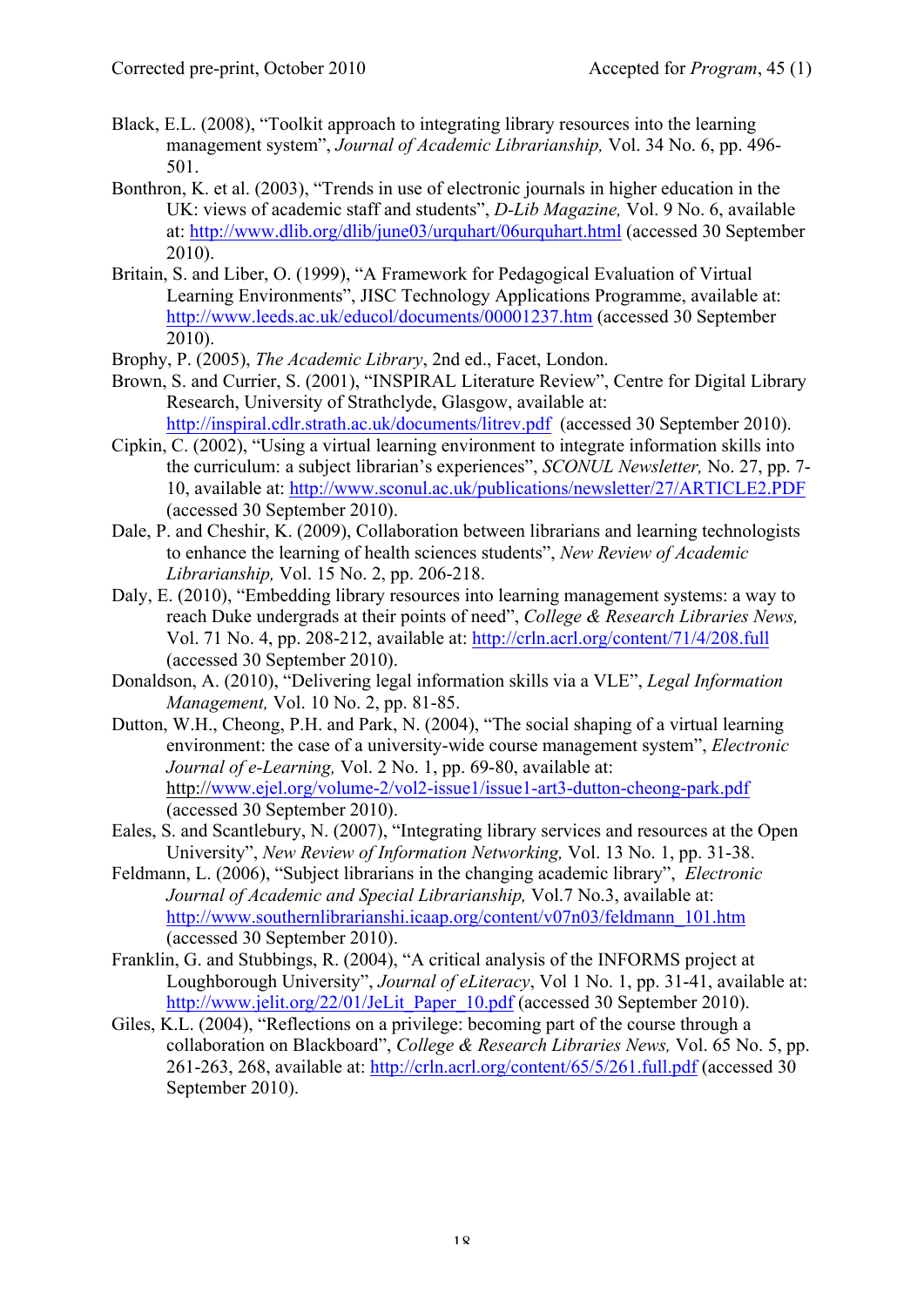- Graham, N. and James, A. (2007), "Institutional case study to explore academics' perceptions and use of electronic reusable learning objects for information literacy: a report for the Eduserv foundation Information Literacy programme", available at: http://www.download.bham.ac.uk/library/brum/Report\_Version\_Eduserv\_pdf.pdf (accessed 30 September 2010).
- Hardy, G. and Corrall, S. (2007), "Revisiting the subject librarian: a study of English, Law and Chemistry", *Journal of Librarianship and Information Science,* Vol. 39 No. 2, pp. 79-91.
- Harris, N. (2005), "The DiVLE Programme: outputs and outcomes", *VINE,* Vol. 35 No. 1/2, pp. 64-69.
- Hedges, J. and Secker, J. (2010), "Survey of Digitisation of Core Readings in UK Higher Education: Final Report", Centre for Learning Technology, London School of Economics and Political Science, available at:

http://clt.lse.ac.uk/Projects/Survey\_finalreport.pdf (accessed 30 September 2010).

- Hightower, B., Rawl, C. and Schutt, M. (2008), "Collaborations for delivering the library to students through WebCT", *Reference Services Review,* Vol. 35 No. 4, pp. 541-551.
- Hunter, R., Clarke, S. and Shoebridge, M. (2005), "Change management", in Melling, M. (Ed.), *Supporting E-learning: A Guide for Library and Information Managers*, Facet, London, pp. 55-84.
- Jenkins, M., Browne, T. and Waller, R. (2005), "VLE Surveys: A Longitudinal Perspective Between March 2001, March 2003, and March 2005 for Higher Education in the United Kingdom", Universities and Colleges Information Systems Association, Oxford, available at:

http://www.ucisa.ac.uk/groups/tlig/~/media/groups/tlig/vle\_surveys/vle\_survey\_2005. ashx (accessed 30 September 2010).

- Joint Funding Councils Libraries Review Group (1993) *Report* [Follett Report], The Councils, Bristol, available at: http://www.ukoln.ac.uk/services/papers/follett/report/ (accessed 30 September 2010).
- Keates, J. (2008), *An Exploration into the Way Virtual Learning Environments (VLEs) have Affected the Roles of Subject Librarians in UK Academic Libraries*, Masters Dissertation, University of Sheffield, Sheffield, available at: http://dagda.shef.ac.uk/dissertations/2007-08/External/Keates\_Jonathan\_MScIM.pdf (accessed 30 September 2010).
- Kellam, L.M., Cox, R. and Winkler, H. (2009), "Hacking Blackboard: customizing access to library resources through the Blackboard course management system", *Journal of Web Librarianship,* Vol. 3 No. 4, pp. 349-363.
- Laurillard, D. (2002), *Rethinking University Teaching: A Conversational Framework for the Effective Use of Learning Technologies,* 2nd ed., RoutledgeFalmer, London.
- Law, D. and Dempsey, L. (2000), "A policy context eLib and the emergence of the subject gateways", *Ariadne,* No. 25, available at: http://www.ariadne.ac.uk/issue25/subjectgateways/intro.html (accessed 30 September 2010).
- Levy, P. (1997), "Continuing professional development for networked learner support: progress review of research and curriculum design", *Information Research,* Vol. 3 No. 1, available at: http://informationr.net/ir/3-1/paper35.html (accessed 30 September 2010).
- Littlejohn, A. (2005), "Key Issues in the design and delivery of technology-enhanced learning", in Levy, P. and Roberts, S. (Eds.), *Developing the New Learning Environment*, Facet, London, pp. 70-90.
- Maccoll, J. (2001), "Virtuous learning environments: the library and the VLE", *Program*, Vol. 35 No. 3, pp. 227-239.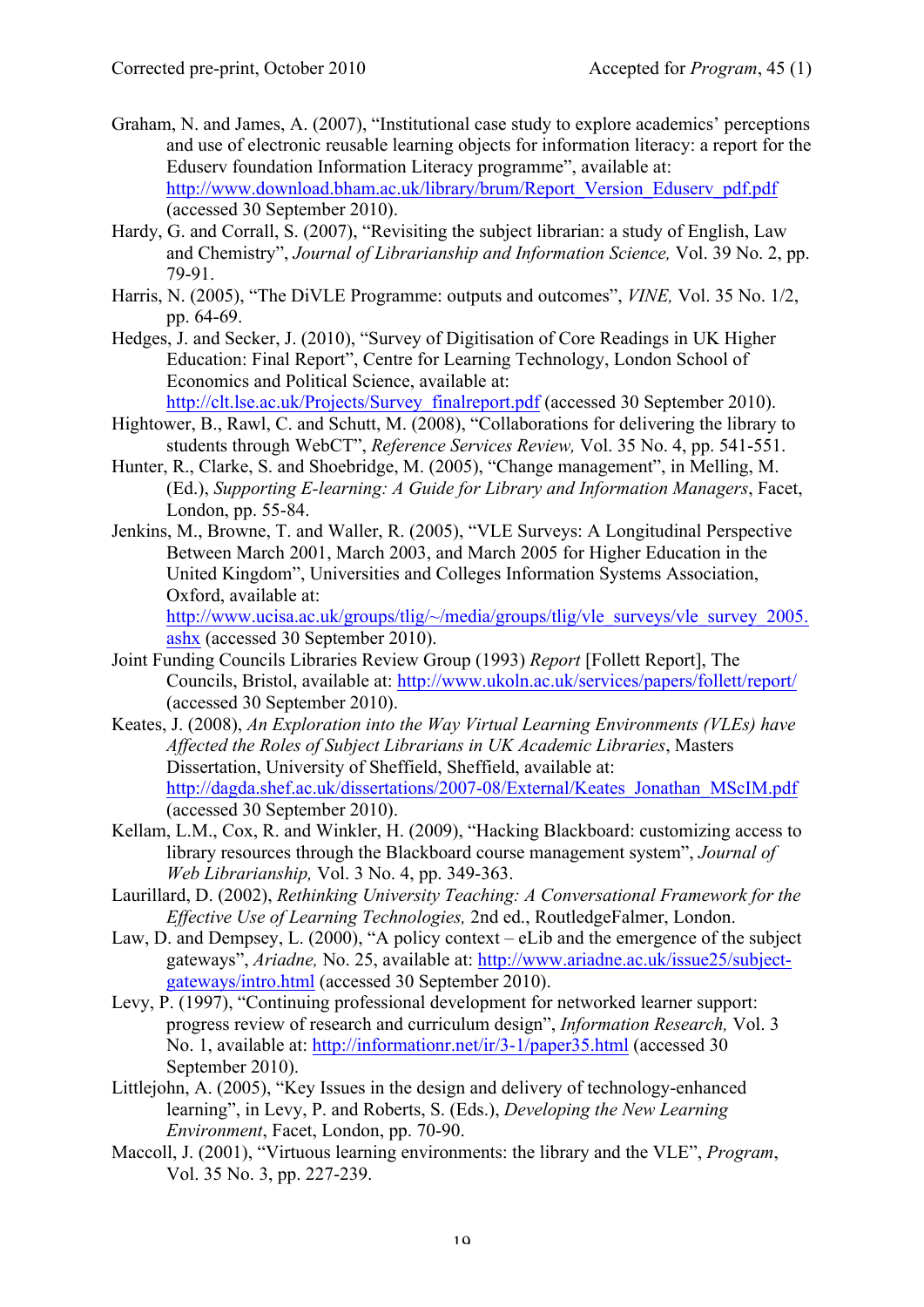- Markland, M. (2003), "Embedding online information resources into virtual learning environments: some implications for lecturers and librarians of the move towards delivering teaching in the online environment", *Information Research,* Vol. 8 No. 4, available at: http://informationr.net/ir/8-4/paper158.html (accessed 30 September 2010).
- Mimirinis, M. and Bhattacharya, M. (2007), "Design of virtual learning environments for deep learning", *Journal of Interactive Learning Research*, Vol. 18 No. 1, pp. 55-64.
- Moore, K. and Abson, C. (2002) "Really useful or virtually useless?" *Library + Information Update,* Vol. 1 No. 8, pp. 34-36.
- Patalong, S. (2003), "Using the virtual learning environment WebCT to enhance information skills teaching at Coventry University", *Library Review*, Vol. 52 No. 3, pp. 103-110.
- Pinfield, S. (2001a), "The changing role of subject librarians in academic libraries", *Journal of Librarianship and Information Science*, Vol. 33 No. 1, pp. 32-38.
- Pinfield, S. (2001b), "Working the network: a future for the academic library", *Ariadne,* No. 29, available at: http://www.ariadne.ac.uk/issue29/pinfield/ (accessed 30 September 2010).
- Powis, C. (2004), "Developing the academic librarian as learning facilitator", in Oldroyd, M. (Ed.), *Developing Academic Library Staff for Future Success*, Facet, London, pp.83 - 93.
- Rieger, O.Y., Horne, A.K. and Revels, I. (2004), "Linking course web sites to library collections and services", *Journal of Academic Librarianship,* Vol. 30 No. 3, pp. 205- 211.
- Robertson, A. (2010), "Using the university's VLE to provide information support for midwifery students at the University of Bedfordshire", *New Review of Academic Librarianship,* Vol. 16 No. 1, pp. 87-101.
- Quinlan, N. and Hegarty, N. (2006), "Librarians outside the box: Waterford Institute of Technology's library-based virtual learning environment (VLE) training and development programme", *New Library World*, Vol. 107 No. 1/2, pp. 37-48.
- SCONUL (2004), *Information Support for eLearning: Principles and Practice,* Rev. ed., Society of College, National and University Libraries, London, available at: http://www.sconul.ac.uk/publications/pubs/info\_support\_elearning.pdf (accessed 30) September 2010).
- Secker, J. (2004), *Electronic Resources in the Virtual Learning Environment: A Guide for Librarians*, Chandos, Oxford.
- Secker, J. (2005), "DELIVERing library resources to the virtual learning environment", *Program,* Vol. 39 No. 1, pp. 39-49.
- Shank, J. and Dewald, N. (2003), "Establishing our presence in courseware: adding library services to the virtual classroom", *Information Technology and Libraries,* Vol. 22 No. 1, pp. 38-44, available at: http://www.ala.org/ala/mgrps/divs/lita/ital/2201shank.cfm (accessed 30 September 2010).
- Smale, M.A. and Regalado, M. (2009), "Using Blackboard to deliver library research skills assessment", *Communications in Information Literacy,* Vol. 3 No. 2, pp. 142-157, available at: http://www.comminfolit.org/index.php/cil/article/view/Vol3- 2009AR7/102 (accessed 30 September 2010).
- Solis, J. and Hampton, E.M. (2009), "Promoting a comprehensive view of library resources in a course management system", *New Library World,* Vol. 110 No. 1/2, pp. 81-91.
- Stanley, T., Sotiriou, M. and Dovey, M. (2004), "The PORTOLE project: supporting elearning", *Ariadne,* No. 38, available at: http://www.ariadne.ac.uk/issue38/portole/ (accessed 30 September 2010).